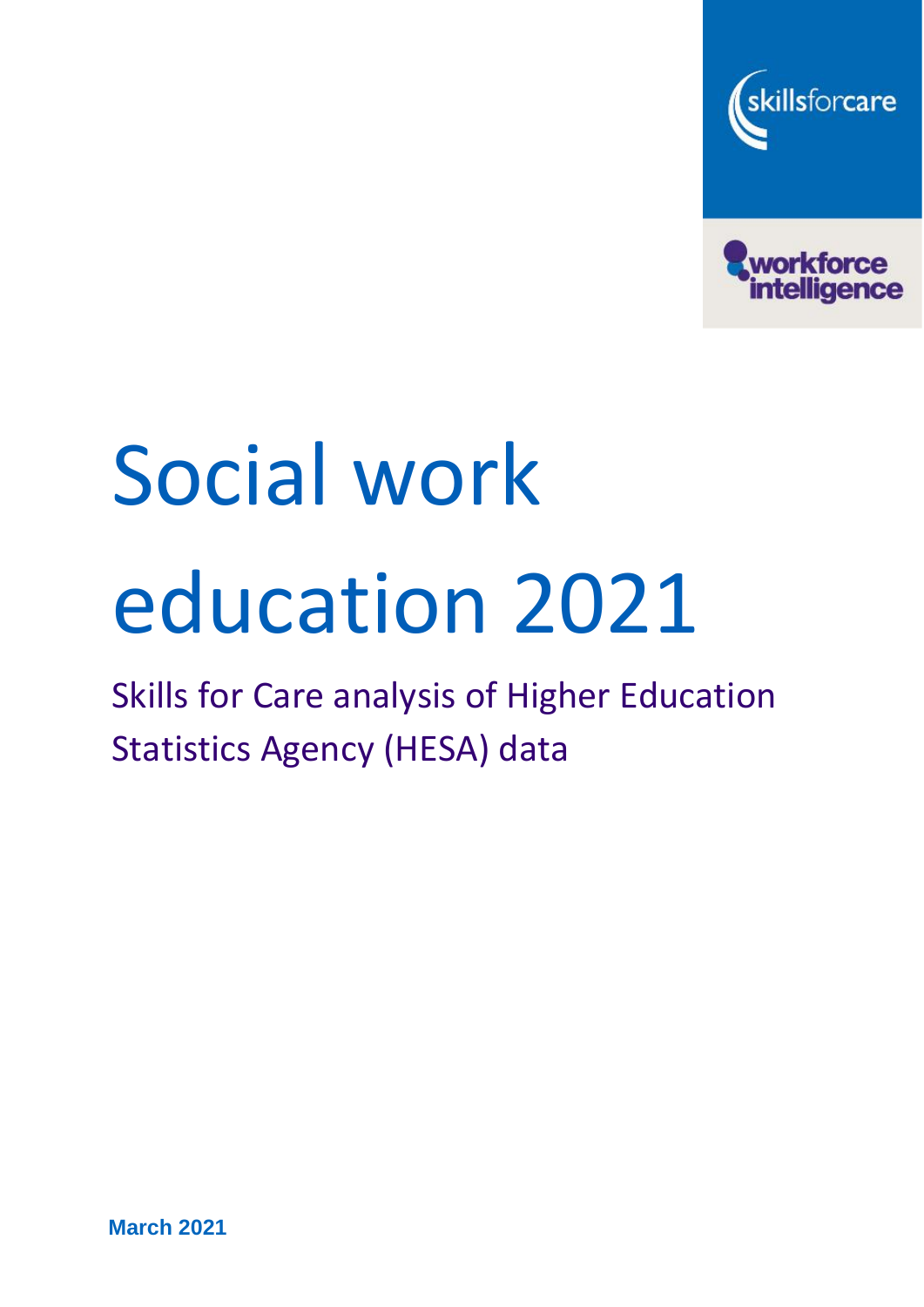This report presents information about social work education enrolments and qualifiers. For context and where appropriate, comparisons are made to social workers in the adult social care sector, using workforce estimates produced by Skills for Care using the Adult Social Care Workforce Dataset (ASC-WDS).

# **Summary of key findings**



# **Enrolments**

- 4,140 students enrolled onto social work courses in 2018/19. The number of enrolments has decreased by 12% in 2018/19.
- Postgraduate enrolments decreased by 22% in 2018/19, after previously rising each year since 2014/15.
- Undergraduate enrolments have remained stable for the previous three periods, after a sharp decline between 2015/16 and 2016/17.
- Social work students were older than average with around 60% of undergraduates aged 21 and above compared to 35% across all higher education.
- Around 33% of enrolments were individuals identifying as of a BAME ethnicity; 21% were Black, 7% Asian, and 5% Other.
- The majority of enrolments were people with British nationality (88%), 4% had an EU nationality and 8% had a non-EU nationality.

# **Qualifiers**

- Of the 4,250 leavers from social work courses in 2018/19, 3,960 (93%) achieved a qualification.
- The number of qualifying graduates has decreased by 16% from 4,700 in 2012/13 to 3,960 in 2018/19.
- The proportion of qualifiers has slightly increased from 91% in 2012/13 to 93% in 2018/19.
- Skills for Care modelling suggests that the number of leavers could be slightly lower in 2019/20, due to fewer enrolments this year.
- Postgraduate qualifiers were older than undergraduates on average, with around 54% aged 30 and above compared to 44%.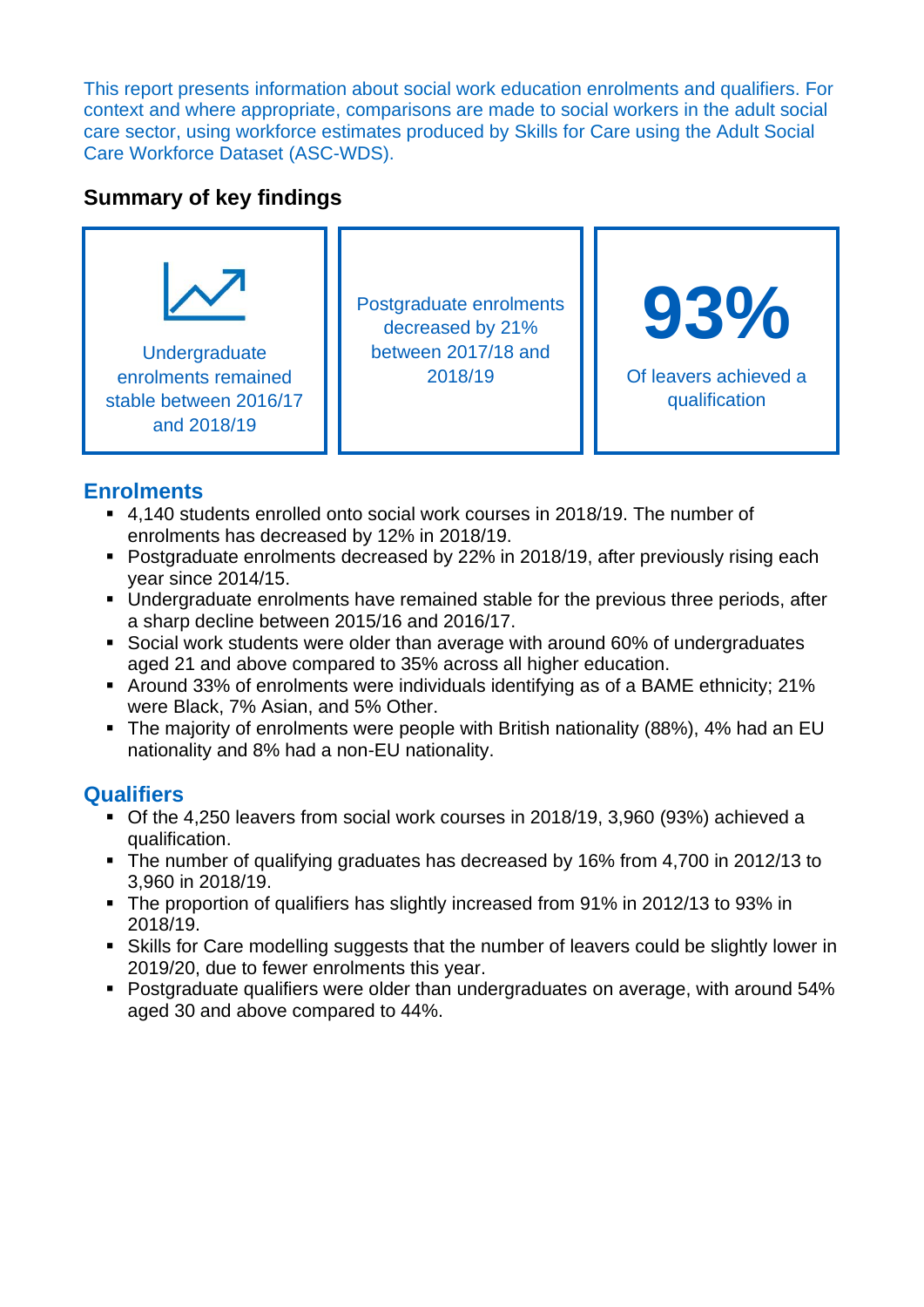# **1. Introduction**

The information in this report is based on Skills for Care's analysis of social work higher education data collected by the Higher Education Statistics Agency (HESA). Whilst acknowledging the importance of understanding the experiences of students and academics, this report focuses on the numbers of students starting and leaving courses. Only students that enrolled on, or left from, courses regulated by the Health and Care Professions Council (HCPC) were included.

This report includes student enrolments and graduates up to the academic year 2018/19 and therefore before the COVID-19 pandemic. However, all those enrolled on courses during that period will have had their learning, especially the practice placements impacted by the circumstances brought about by the pandemic. This means that newly qualified social workers joining the workforce may have different learning needs to be considered in their assessed and supported year in employment (ASYE) than those that might have been originally expected.

For workforce planning to be as effective as possible, it is necessary to understand the take-up of social work education and the demographic profile of students. Further analysis relates to factors that could influence the 'success rates' of students in terms of course completion and academic achievement.

Data from 66 higher education institutions (HEIs) were included in the HESA dataset. As such, all total figures (e.g. enrolments, leavers, graduates) in this report represent the student population of these 66 HEIs. It is acknowledged that a number of social work students study at, and graduate from, further education colleges that provide courses accredited by higher education institutions that cannot be directly identified in the dataset, as well as from graduate entry schemes (see below).

# **Destination of graduates**

In previous reports, the destinations of social work graduates were analysed using data from the Destination of Leavers from Higher Education (DLHE) survey.

The DLHE measured outcomes six months after students completed their course and was collected and processed by individual Higher Education providers. The data was then gathered to produce a single dataset.

The DLHE ended after collecting data from the 2016/17 graduating cohort and was replaced by the Graduate Outcomes survey, which launched in 2018, collecting data from graduates completing after August 2017.

The Graduate Outcomes survey measures outcomes at 15 months after graduation and is centrally delivered and quality checked by HESA.

Due to differences in the time-scale and method of collection, the results from the Graduate Outcomes survey are not comparable to those from the DLHE.

For more information about the Graduate Outcomes survey, please visit [https://www.hesa.ac.uk/data-and-analysis/graduates#about.](https://www.hesa.ac.uk/data-and-analysis/graduates#about)

# **Current social work policy context**

The Department of Health and Social Care and the Department for Education continue to implement policy initiatives focussed on continued improvement of social work services and the education and continuous professional development required to ensure social workers are well trained and able to practise confidently. Social Work England became the regulator of the social work profession on 2<sup>nd</sup> December 2019, taking over responsibility from The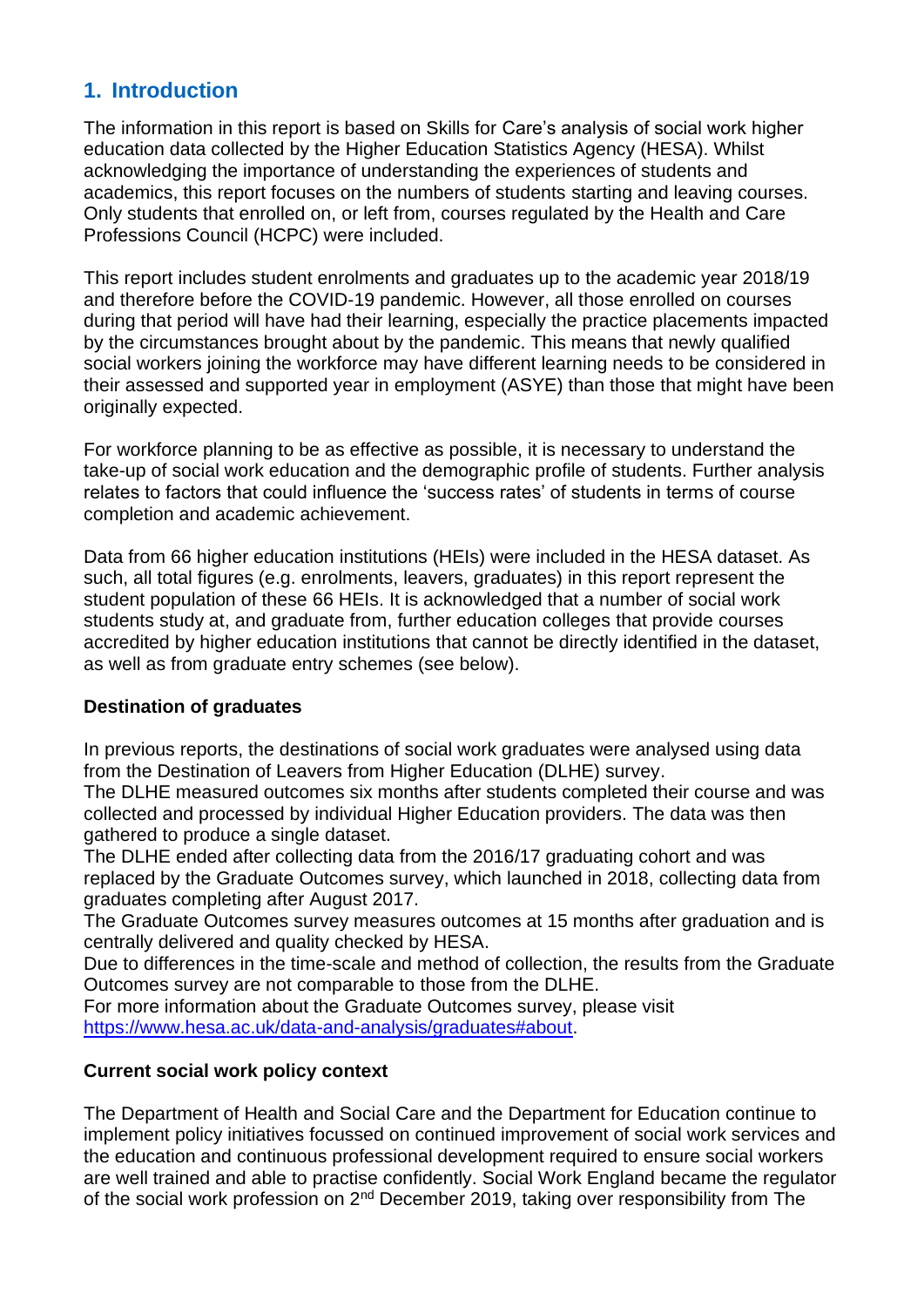Health and Care Professions Council (HCPC) for education and training standards and the approval of career entry courses. This report still refers to HCPC as the data being analysed dates back to when they were responsible for the regulation of social work.

The government have continued to fund social work Teaching Partnerships (comprised of employers and HEI's), providing further resources and focussed work aimed at improving the quality of local workforce planning and practice education among other things.

# **Social Work Apprenticeship**

A 'trailblazer' group of employers, supported by Skills for Care, have developed an integrated degree-based apprenticeship route to becoming a social worker. The Apprenticeship standard and assessment strategy have been approved by the Institute for Apprenticeships. This learning programme will integrate the on-programme learning and assessment with the independent 'end point' assessment made at the end of the apprenticeship. For more information please visit:

[www.instituteforapprenticeships.org/apprenticeship-standards/social-worker-degree/](http://www.instituteforapprenticeships.org/apprenticeship-standards/social-worker-degree/)

This apprenticeship was approved for delivery in November 2018 and make up part of the enrolment's figures for 2018/19 shown in this report. There were 163 starts into this apprenticeship in 2018/19 and 660 starts in 2019/20. For more on social care apprenticeships, please visit [http://www.skillsforcare.org.uk/WIApprenticeships.](http://www.skillsforcare.org.uk/WIApprenticeships)

# **Assessed and Supported Year in Employment**

The Assessed and Supported Year in Employment (ASYE) is offered to all newly qualified social workers (NQSW) through their employer. It provides planned support and development as well as assessment against national standards (Post Qualifying Standards – formerly known as Knowledge and Skills Statements) in both adults and child and family services, and the overarching Professional Capabilities Framework. The ASYE enables NQSWs to consolidate their degree learning, develop capability and strengthen their professional confidence in practice in their first employment situation. Both government departments provide some funding support to employers towards the delivery of ASYE programmes.

# **Graduate entry schemes**

Other current policy initiatives include the implementation of 'graduate entry' schemes where graduates with non-social work degrees can train to become social workers. Students of graduate schemes are included in the HESA student record used in the body of this report but could be separated from other courses. Top-level figures are presented here to provide context from other sources. These are not in addition to the enrolment and qualifier figures reported in section 2 onwards. The number of starters and graduates for graduate entry schemes was provided by the Frontline organisation and the Department for Education.

**Frontline (463 starts in 2020):** The Frontline programme begins with a five-week residential period developing the skills and knowledge to practice social work. Participants are then placed as groups of four within a local authority, working directly with vulnerable children and families, and supervised by an experienced consultant social worker.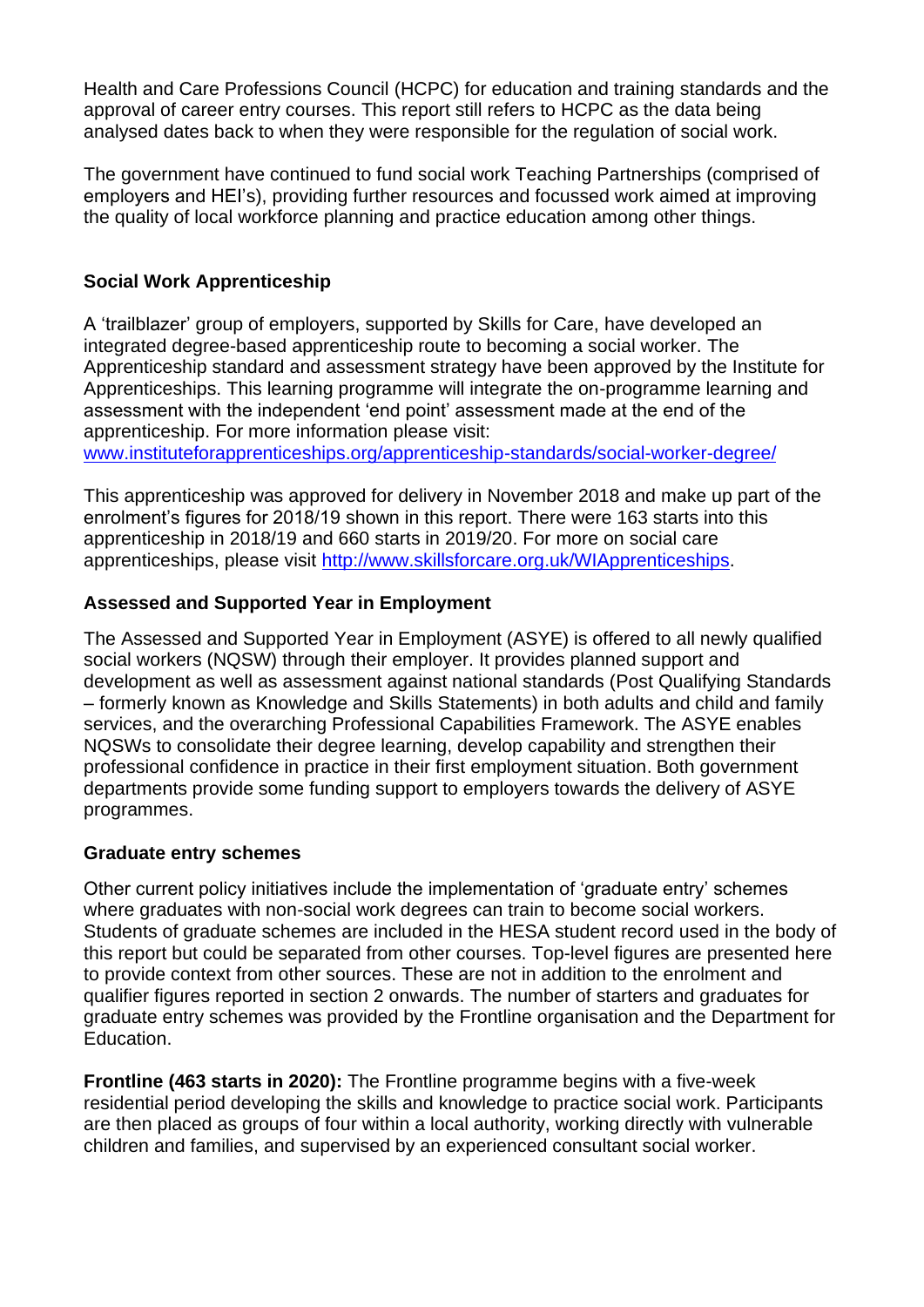After successfully completing their first year, participants attain a post graduate qualification and become registered social workers responsible for their own case load with continued support and continue to study towards a Masters qualification. Successfully completing their second year qualifies participants to join the Frontline Fellowship. For more information on Frontline programme please visit: [www.thefrontline.org.uk.](http://www.thefrontline.org.uk/)

The first cohort of the Frontline programme started in July 2014 with 104 entrants. In each consecutive year, the number of entrants has increased, reaching 463 entrants in July 2020. The largest increase by far was in July 2017, in which there were 82% more entrants than the previous year, where usually there are around 20% more each year.

In total there have been 1,211 graduates from the Frontline programme from a population of 1,392 entrants up to cohort 6.

**Step Up to Social Work (686 starts in 2020):** An intensive, 14-month programme offering placements for graduates (with a minimum 2:1 degree or a 2:2 degree plus a higher-level qualification) in local authority social work departments. Trainees work towards a Postgraduate Diploma in Social Work and, upon successful completion, can register with Social Work England as a social worker.

The first cohort of the Step Up to Social Work programme started in September 2010 with 185 starts. The number of starts increased substantially in the following cohorts, reaching 686 in January 2020.

There have been 1,656 graduates from the Step Up to Social Work programme from a population of 1,744 entrants up to cohort 5.

The Department for Education found that the retention rate of cohort 1 of the Step Up to Social Work programme was 85% three years after qualifying, and 80% for those in cohort  $2^1$ .

**Think Ahead (109 starts in 2020):** A two-year programme for graduates to become social workers in mental health service settings. The programme begins with a six-week residential Summer Institute which prepares participants to enter the workplace. They then spend a year training within a community mental health service, in groups of four each led by a Consultant Social Worker.

Each group takes a shared caseload, for which the Consultant Social Worker takes responsibility, which averages 21 cases half-way through the year and 35 cases during the second half of the year. At the end of the first year the participants gain a postgraduate diploma in social work and can register as social workers. In the second year they take up a paid role and complete a master's degree in social work.

Entrants typically hold a 2:1 undergraduate degree (unless mitigating circumstances apply) and are chosen using a three-stage selection process involving service users and social workers. Graduates of more than 60 universities have been represented amongst entrants.

The first cohort started in July 2016 with 95 entrants. This has risen each year to 109 in July 2020. From the initial cohort, 93% qualified as social workers and this has hardly varied up

<sup>1</sup> Evaluation of Step Up to Social Work, Cohorts 1 and 2: 3-years and 5-years on. Available at: <https://www.gov.uk/government/publications/step-up-to-social-work-evaluation-after-3-and-5-years> - December 2018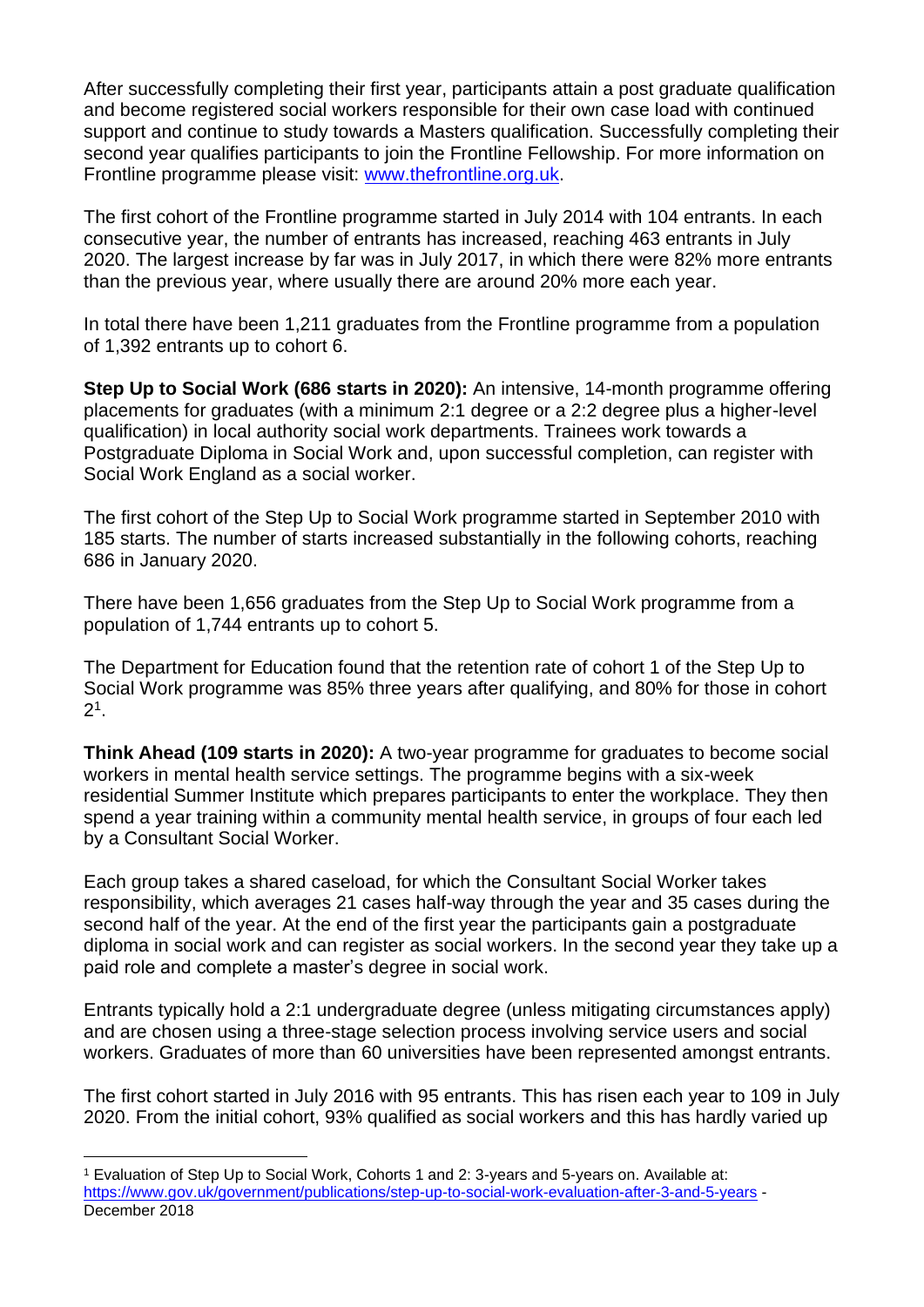to cohort 4 in July 2019 (92%). The initial cohort saw 85% employed as social workers six months after graduating, which fell to 81% in cohort 2, but increased to 91% in cohort 3.

# **Chart 1. Number of starts and graduates from Frontline, Step Up to Social Work and Think Ahead graduate schemes**

Source: Department for Education, Think Ahead



# **Frontline**

# **Step Up to Social Work**



\*Precise date for cohort 2 of Step Up to Social Work not available

# **Think Ahead**

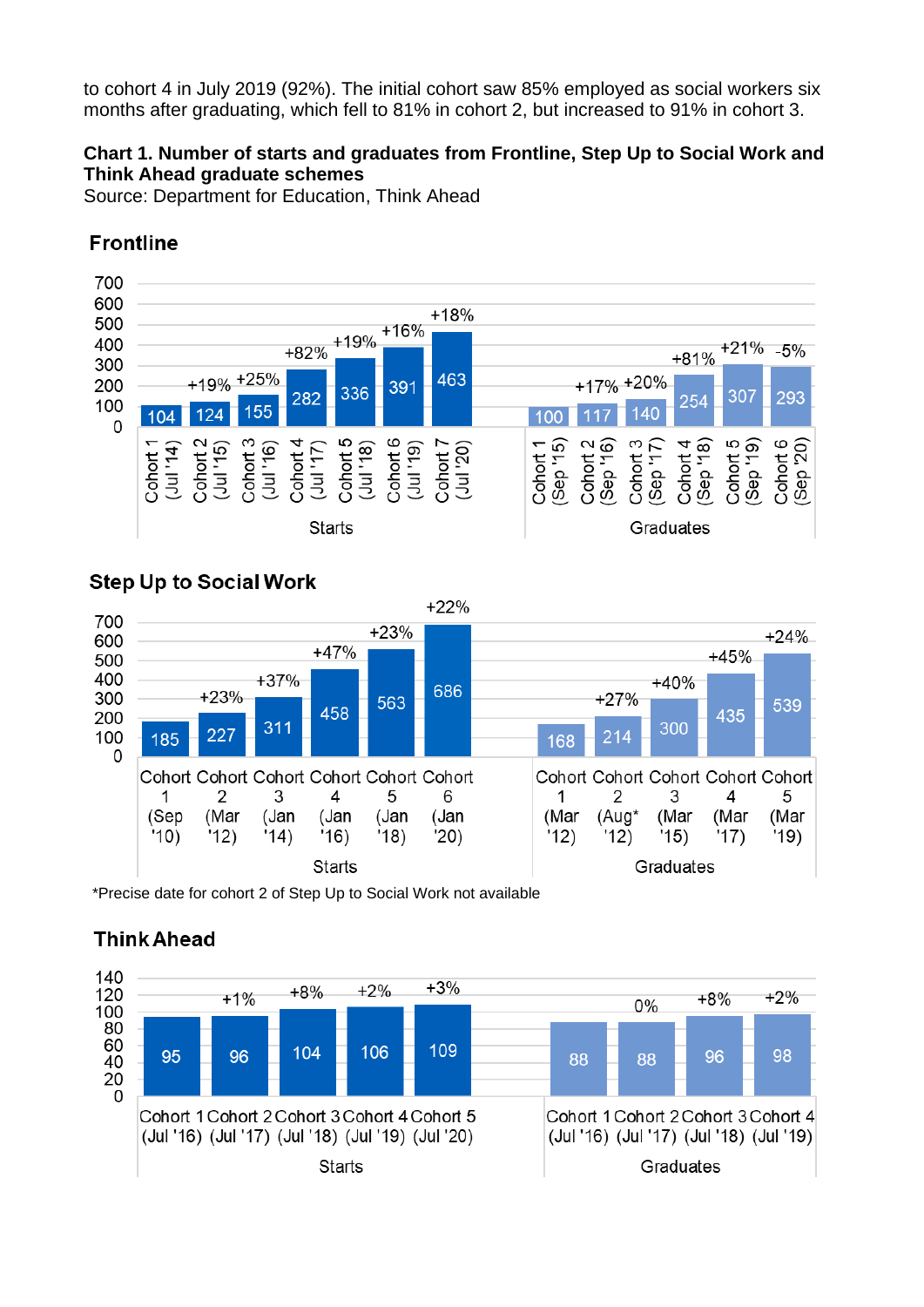Chart 2 below shows the proportion of graduate scheme starts out of all postgraduate enrolments. The number of graduate scheme enrolments, provided by each organisation, were subtracted from the number of postgraduate enrolments shown in the HESA student record, and it is assumed all graduate scheme enrolments were in the HESA student record.

Frontline and Think Ahead entrants begin their initial residential training in July then continue onto their placement and therefore entrants to cohort 1 of these programmes were included in academic year 2014/15 in the chart below.

Entrants into the Step Up to Social Work programme began in September 2010, then March 2012 for cohort 2, then in January for each subsequent cohort.

Please note that the Frontline and Step Up to Social Work graduate schemes undertake their training within children's services settings only. The university postgraduate data refers to generic university-based programmes.

Entrants to the Step Up to Social Work programme accounted for around a third of postgraduate enrolments in the academic years 2015/16 and 2017/18 (intake is every two years). In 2018/19, the Think Ahead programme accounted for 7% of enrolments whilst Frontline accounted for 21%.

**Chart 2. Proportion of postgraduate and graduate scheme enrolments, 2010/11 to 2018/19**



Source: Department for Education, Think Ahead and HESA student record 100%

# **Funding**

On the Frontline and Think Ahead graduate schemes, trainee's qualification fees are paid for and they also receive a tax-free bursary of between £18,000 and £20,000 (depending on their location) for Frontline<sup>2</sup> and £17,200 to £19,100<sup>3</sup> for Think Ahead. In the second year of Frontline and Think Ahead trainees receive a newly qualified social worker salary (£21,000 to £30,000) rather than a bursary. Step Up to Social Work participants receive a bursary of £19,833<sup>4</sup>.

<sup>2</sup> Frontline Bursary and financial guidance – Frontline, 2019 - [https://thefrontline.org.uk/faqs/how-much-will-i](https://thefrontline.org.uk/faqs/how-much-will-i-be-paid/)[be-paid/](https://thefrontline.org.uk/faqs/how-much-will-i-be-paid/)

<sup>3</sup> <https://thinkahead.org/about-the-programme/how-the-programme-works/#how-you-will-be-paid>

<sup>4</sup> <https://www.gov.uk/guidance/step-up-to-social-work-information-for-applicants#bursary>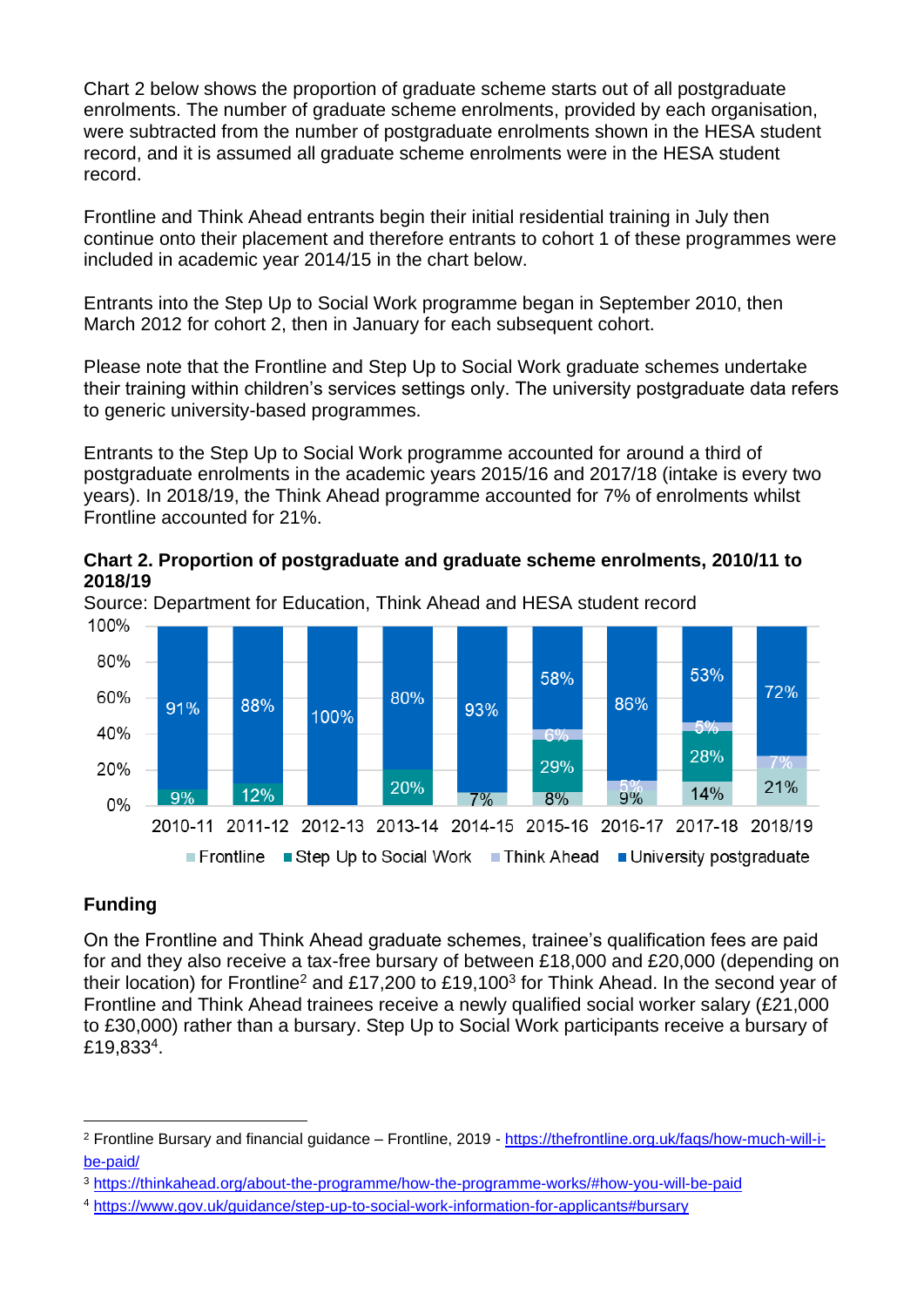For comparison, students on traditional undergraduate social work courses can receive a basic bursary (non-means tested) of between £3,362.50 outside London and £3,762.50 inside London.

Postgraduate students can receive the basic bursary as well as an income assessed bursary of between £2,721 outside London and £4,201 inside London as well as additional allowances including adult dependents allowance, placement travel allowance, parents learning allowance, childcare allowance and disabled students allowance<sup>5</sup>.

Skills for Care plans to monitor the impact of the increasing numbers of students going through graduate entry schemes and the different funding models available.

<sup>5</sup> Your Guide to Social Work Bursaries – NHS, 2018/19 - [https://www.nhsbsa.nhs.uk/sites/default/files/2018-](https://www.nhsbsa.nhs.uk/sites/default/files/2018-07/Your%20guide%20to%20Social%20Work%20Bursaries%202018-19%20%28V1%29%2007.2018.pdf) [07/Your%20guide%20to%20Social%20Work%20Bursaries%202018-19%20%28V1%29%2007.2018.pdf](https://www.nhsbsa.nhs.uk/sites/default/files/2018-07/Your%20guide%20to%20Social%20Work%20Bursaries%202018-19%20%28V1%29%2007.2018.pdf)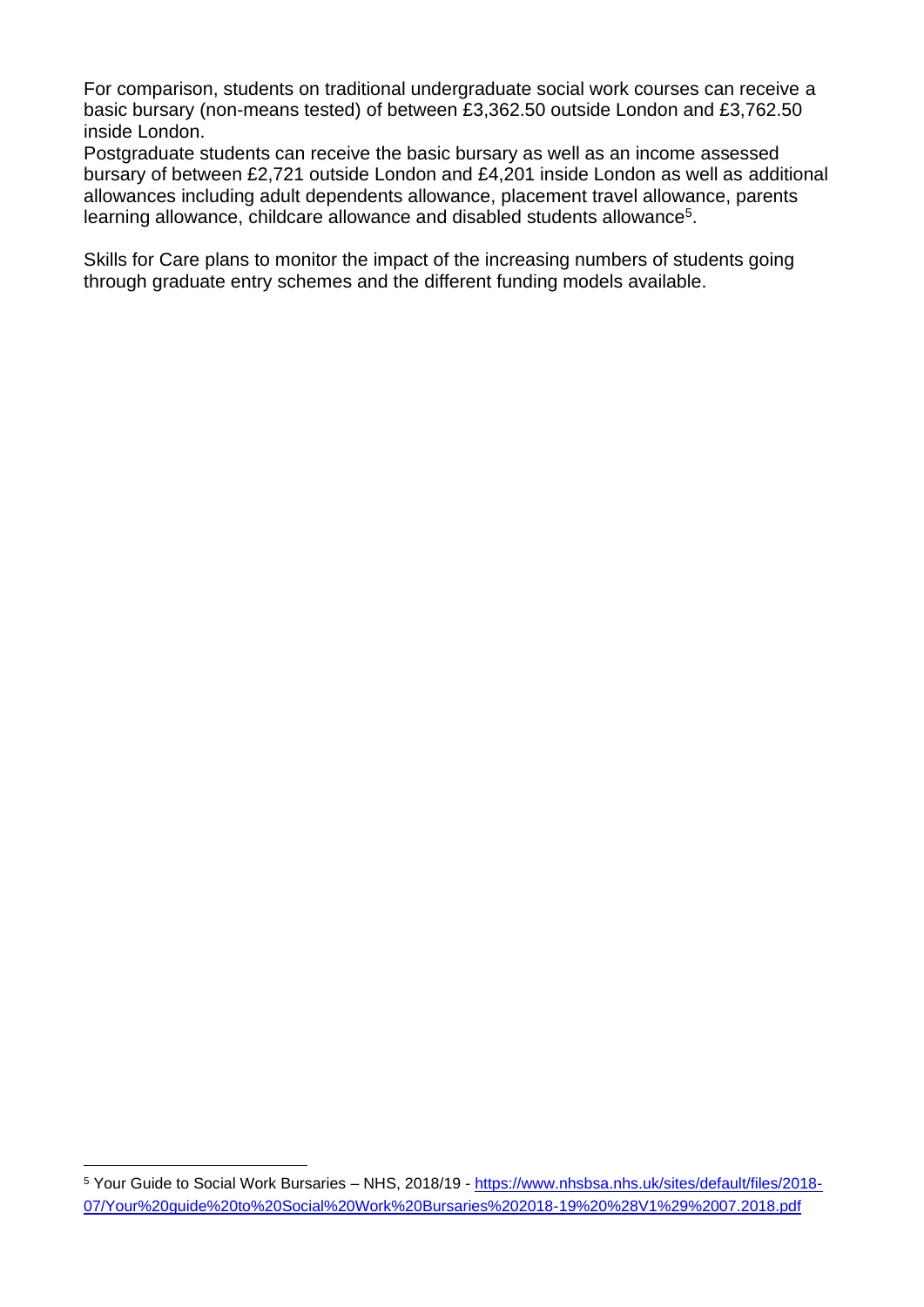# **2. Enrolments in social work education**

This section contains Skills for Care's analysis of HESA data to describe individuals enrolling onto social work higher education courses. Only courses that were regulated by HCPC (subsequently Social Work England) and could lead to registration as a social worker have been included in these tables. These include undergraduate, postgraduate, and graduate schemes up to the academic year 2018/19.



In 2018/19 there were around 4,140 enrolments onto courses that could lead to social worker registration. Undergraduate courses made up 61% of these enrolments and 39% were postgraduate courses.

The number of enrolments has decreased by an average of 3% since 2009/10, however this has varied over time. The sharpest decline was between 2010/11 and 2012/13 when enrolments decreased by 12% and 9% consecutively. Between 2012/13 and 2017/18, enrolments were more stable at around 4,600, but in 2018/19 there was another sharp decrease of 12%.



Source. HESA student record

| 8,000<br>6,000 | 5,710   | 5,850  | 5,180   | 4,690                               | 4,650 | 4,440                    | 4,590   | 4,440       | 4,700                         | 4,140   |
|----------------|---------|--------|---------|-------------------------------------|-------|--------------------------|---------|-------------|-------------------------------|---------|
| 4,000          |         |        |         |                                     |       |                          |         |             |                               |         |
| 2,000          |         |        |         |                                     |       |                          |         |             |                               |         |
| 0              |         |        |         |                                     |       |                          |         |             |                               |         |
|                | 2009/10 | 2010/1 | 2011/12 | $\overline{\mathfrak{c}}$<br>2012/1 | 2013/ | $\overline{5}$<br>2014/1 | 2015/16 | Ľ<br>2016/1 | $\overline{\infty}$<br>2017/1 | 2018/19 |

Chart 4 below compares enrolments between undergraduate and postgraduate social work courses. Undergraduate enrolments have decreased each year by an average of 5%. Postgraduate enrolments also decreased between 2010/11 and 2014/15 by around 32%, but the trend then changes to consecutive increases up to 2017/18, increasing by 45%. In 2018/19, postgraduate enrolments fell by around 400 (22%) whereas the amount for undergraduates was relatively similar to the previous year.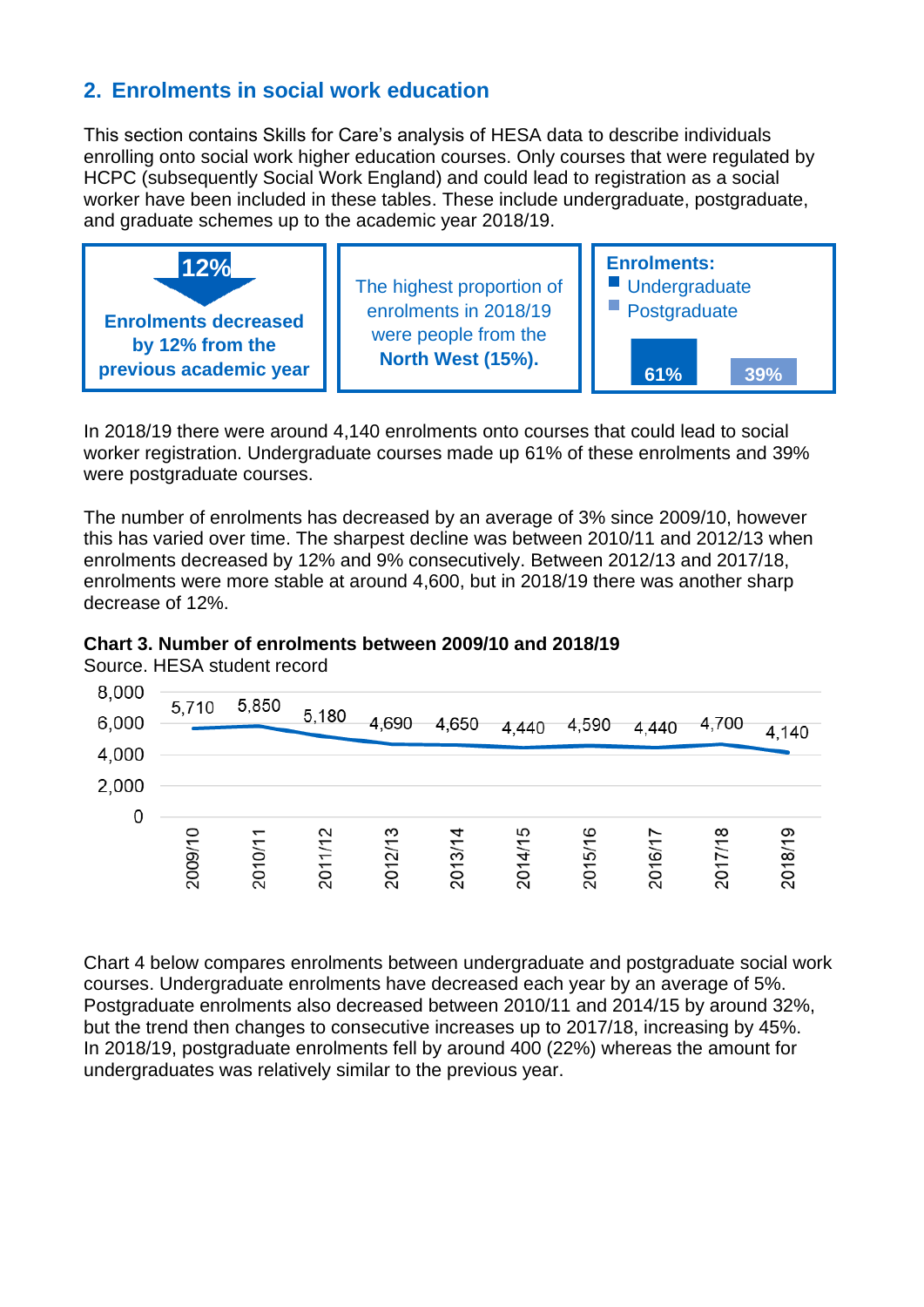#### **Chart 4. Enrolments by course level, 2009/10 to 2018/19**

Source: HESA student record



This increase in postgraduate enrolments between 2014/15 and 2017/18 may be related to the funding available to students which varies between academic levels. Postgraduate social work students could apply for a bursary throughout each year of their course, which included a non-means tested basic grant paid to the student and a contribution to the tuition fees paid to the university. Additional funding was also available from a maintenance grant (means-tested), adult dependents allowance, parents' learning allowance, childcare allowance, and disabled student's allowance.

The reason for the decrease in postgraduate enrolments in 2018/19 is as yet unclear, we will continue to monitor this trend in the future.

Undergraduate students were entitled to apply for a bursary in their second and third years but were not entitled to contributions towards their tuition fees or additional funding as was available to postgraduate students.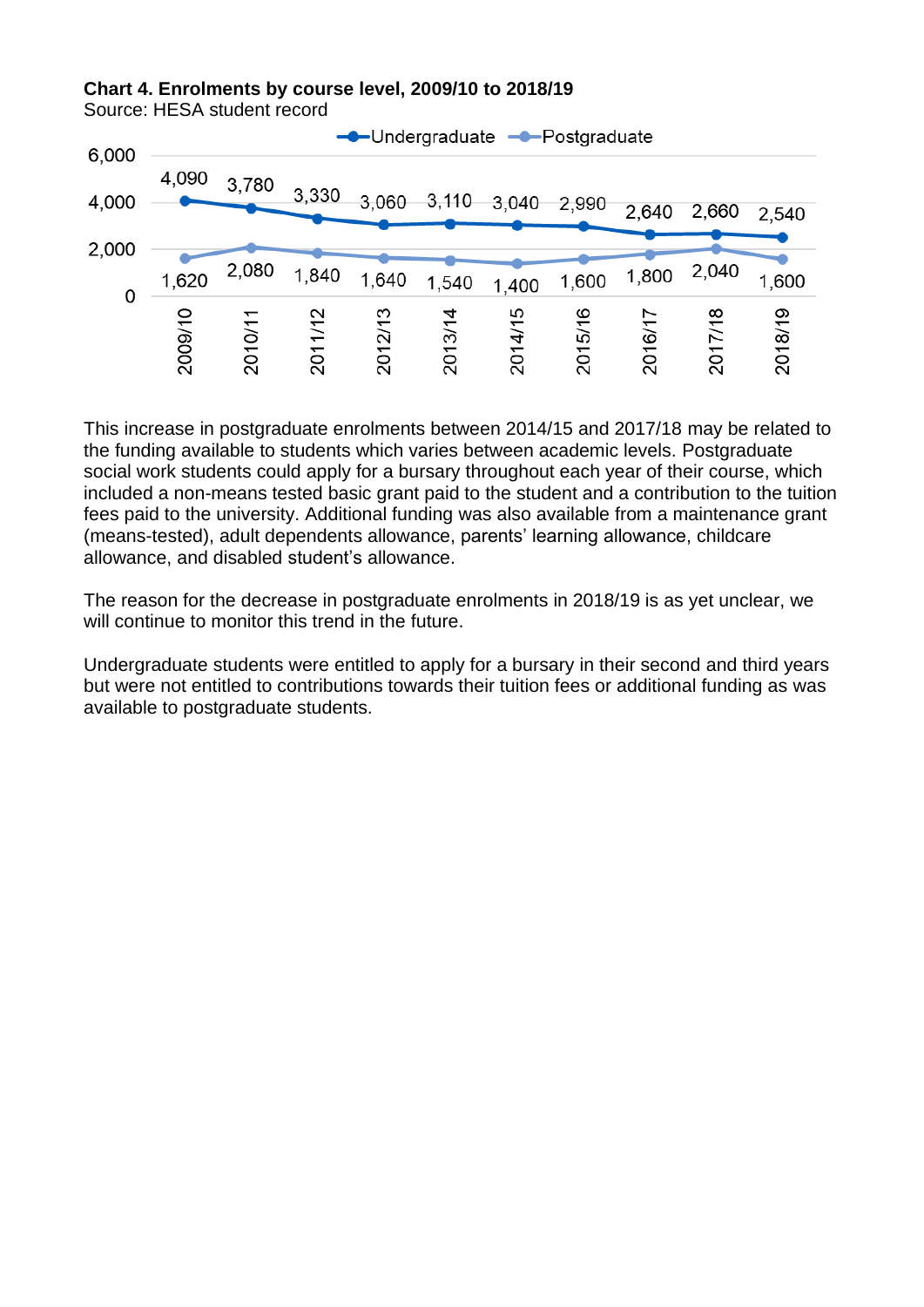Chart 5 shows the proportion of enrolments in undergraduate and postgraduate social work courses by the student's home region. Undergraduate enrolments were more evenly dispersed geographically than postgraduate enrolments.

Postgraduate enrolments showed a greater variation between regions as almost a fifth of enrolments were students from the North West (17%) and the same proportion were from London.





Chart 6 compares the proportion of enrolments in social work education to social worker jobs in the adult social care sector by their home region prior to enrolment. This allows a comparison between supply and demand of future graduates against current job and may help to determine if there is an over or under supply of social workers in the future.

It is acknowledged that the number of vacancies and changes in the number of jobs are not included in this. It should also be noted that information includes **adult social care jobs only** and does not include children's social workers. There are significantly more social workers in children's services and, as such, a large proportion of graduates obtain positions in this sector. Please see Section 4 of this report for information about the destination of leavers.

**Chart 6. Comparison of enrolments to adult social worker jobs by home region** Source: HESA student record, Skills for Care workforce estimates 2019/20

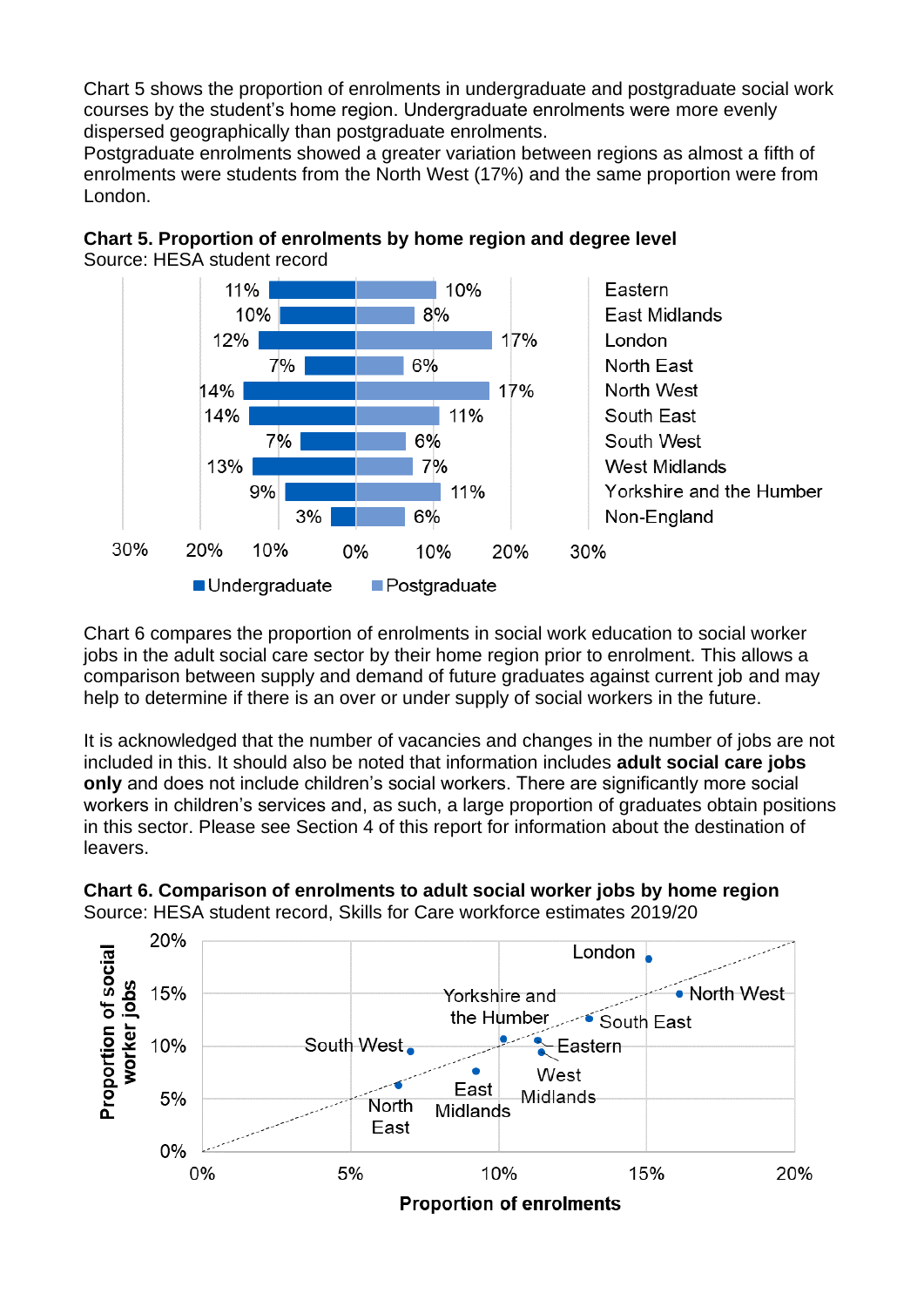There was a strong correlation between social work enrolments and jobs in the workforce. Those below the line in the chart above, such as the East Midlands, had a higher proportion of enrolments. This may suggest that students from this region must leave the area to find employment as a social worker when they graduate. Those above the line, such as the South West, had a higher proportion of social worker jobs. This may suggest employers may have to find social work graduates from other regions to meet demand.

Chart 7 below compares the proportion of enrolments by age group between social work and all higher education enrolments. Students enrolling on undergraduate social work courses were older than the general undergraduate population, as 35% of social work undergraduates were aged 30 and over compared to 15% on all higher education courses.

Students enrolling on postgraduate social work courses were also older than their counterparts on other courses. Around 46% of social work postgraduates were aged 30 and over, compared to 31% within all higher education courses.

The average age of an undergraduate student in social work was 27 years old, whereas the average age of students enrolling in postgraduate social work courses was 31.7 years old.



| Under-<br><sub>Iraduate</sub><br>0 | Social worker    | 40%       | 12%                                                | 13% |     | 35% |           |      |
|------------------------------------|------------------|-----------|----------------------------------------------------|-----|-----|-----|-----------|------|
|                                    | Higher education |           | 66%                                                |     |     | 13% | 7%<br>15% |      |
| Post-<br>graduate                  | Social worker    | 29%       |                                                    | 24% |     | 46% |           |      |
|                                    | Higher education |           | 48%                                                |     | 21% |     | 31%       |      |
|                                    |                  | 0%<br>20% |                                                    | 40% | 60% |     | 80%       | 100% |
|                                    |                  |           | ■ 20 and under ■ 21 to 24 ■ 25 to 29 ■ 30 and over |     |     |     |           |      |

Most people enrolling on social work courses in 2018/19 identified as female (86%). This proportion has been steadily increasing over time from 84% in 2009/10. The proportion of females enrolling into social work courses was much higher than the equivalent proportion from higher education generally (58%), although it was in line with the gender distribution across the adult social care workforce in which 81% of social workers were female.

#### **Chart 8. Enrolments by gender compared to all higher education and adult social care workforce**

Source: HESA student record, Skills for Care workforce estimates 2019/20

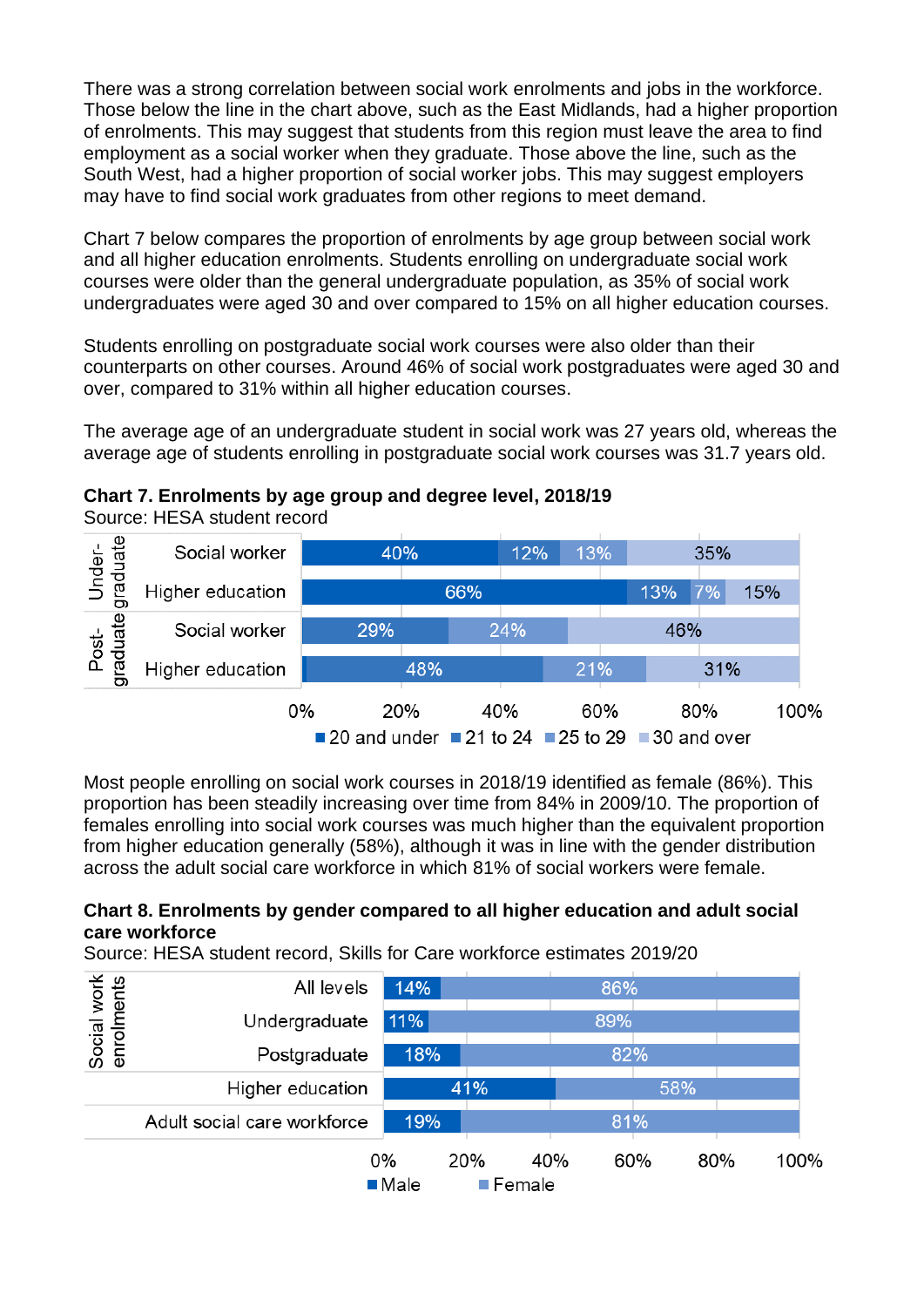The ethnicity distribution of students enrolled on social work courses in 2018/19 was 67% White and 33% Black, Asian and Minority Ethnic (BAME). This ethnic diversity has increased over time as the proportion of BAME students has increased from 29% in 2009/10. Within this period, there was also an increase in the ethnic diversity of social workers in the adult social care workforce, which increased from 20% BAME in 2012/13 to 25% in 2018/19.

For more information about the adult social care workforce, please visit [www.skillsforcare.org.uk/stateof.](http://www.skillsforcare.org.uk/stateof)

Social work enrolments had a greater proportion of people from BAME backgrounds than the average across all higher education (28% BAME) as well as social workers across the adult social care workforce (25% BAME).

#### **Chart 9. Enrolments by ethnic group compared to all higher education and adult social care workforce**

Source: HESA student record, Skills for Care workforce estimates

| Social work<br>enrolments | All levels                  | 67%<br>71%    |                            |     |     | 33% |      |  |
|---------------------------|-----------------------------|---------------|----------------------------|-----|-----|-----|------|--|
|                           | Undergraduate               |               |                            |     |     | 29% |      |  |
|                           | Postgraduate                |               | 61%                        |     |     | 39% |      |  |
|                           | Higher education            |               | 72%                        |     |     | 28% |      |  |
|                           | Adult social care workforce |               | 75%                        |     |     | 25% |      |  |
|                           |                             | 0%<br>■ White | 20%<br>$\blacksquare$ BAME | 40% | 60% | 80% | 100% |  |

In 2018/19, 18% of people enrolling considered themselves to have a disability and this proportion has risen from 12% of enrolments in 2009/10.

Of enrolments on social work courses in 2018/19, 88% of students had a British nationality, 4% had an EU nationality and 8% had a nationality outside of the EU. These proportions have changed very little over time although there were variations found between regions. The highest proportion of enrolments by people with non-British nationalities was at higher education institutes in London with 6% from the EU and 14% from non-EU nationalities.

The North East had the highest proportion of enrolments from people with British nationalities (95%). This regional variation follows the nationality profile of people working in the adult social care sector where the proportion of non-British workers was also highest in London.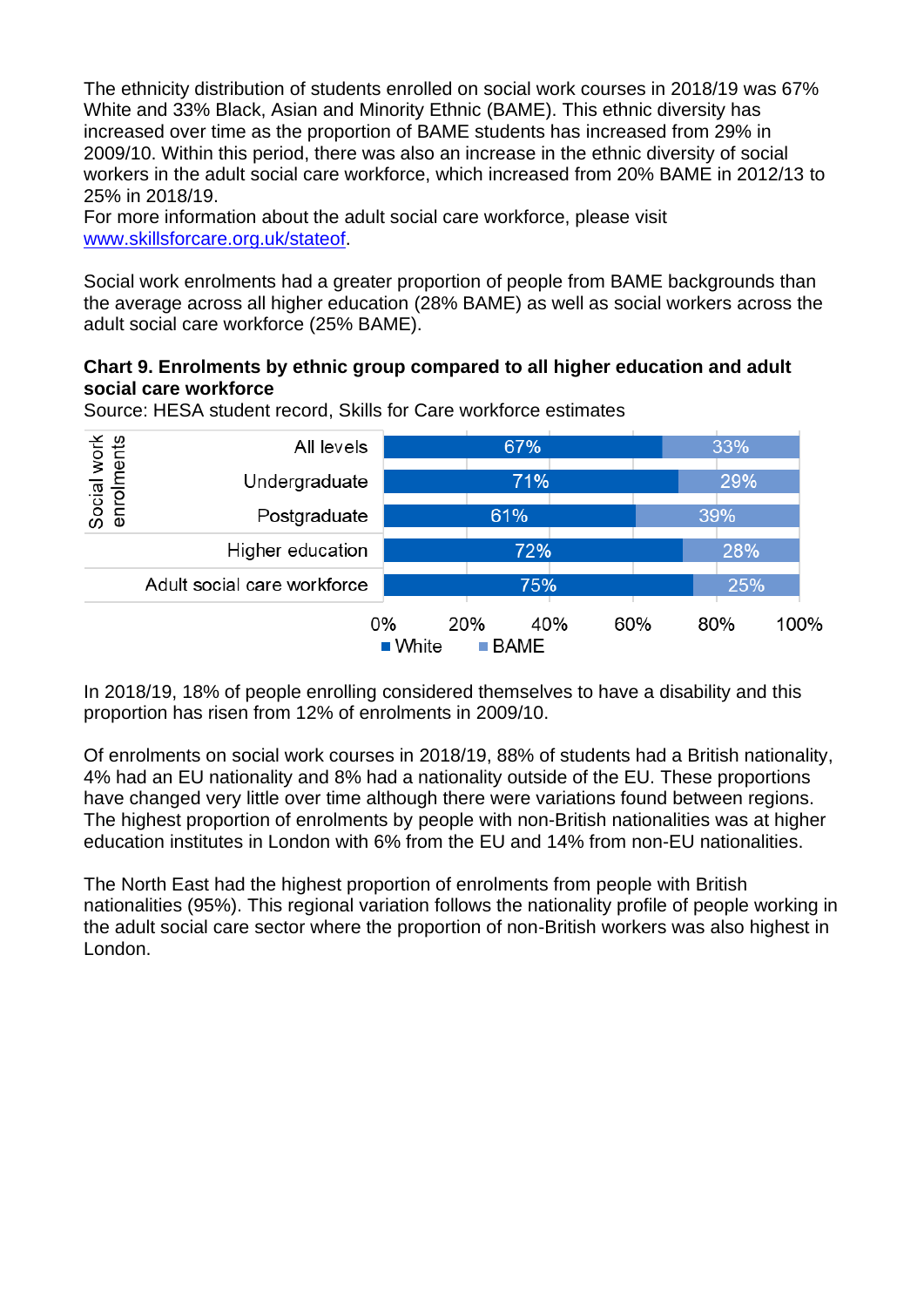#### **Chart 10. Enrolments by nationality and higher education institute region** Source: HESA student record



On the 1st January 2021, the UK introduced a new points-based immigration system. Students entering the UK to study after  $1<sup>st</sup>$  January 2021 are required to have 70 points as designated by the Student Route criteria. This includes sponsorship from a licenced provider, demonstration of English language capability and the ability to support themselves in the UK.

EU students who were living in the UK before this date can apply to the EU Settlement Scheme and acquire either 'Settled' or 'Pre-settled' status depending on whether or not they have accrued five years of continuous residency in the UK.

In Summer 2021, the Government will launch the Graduate Route for non-UK students. This route will be unsponsored and grant graduates who have successfully completed their degree a limited period of leave to work, or look for work, in the UK. This period will be two years for undergraduate and master's degree graduates and three years for PhD graduates.

For more information, please visit [https://www.gov.uk/government/publications/uk-points](https://www.gov.uk/government/publications/uk-points-based-immigration-system-further-details-statement)[based-immigration-system-further-details-statement.](https://www.gov.uk/government/publications/uk-points-based-immigration-system-further-details-statement)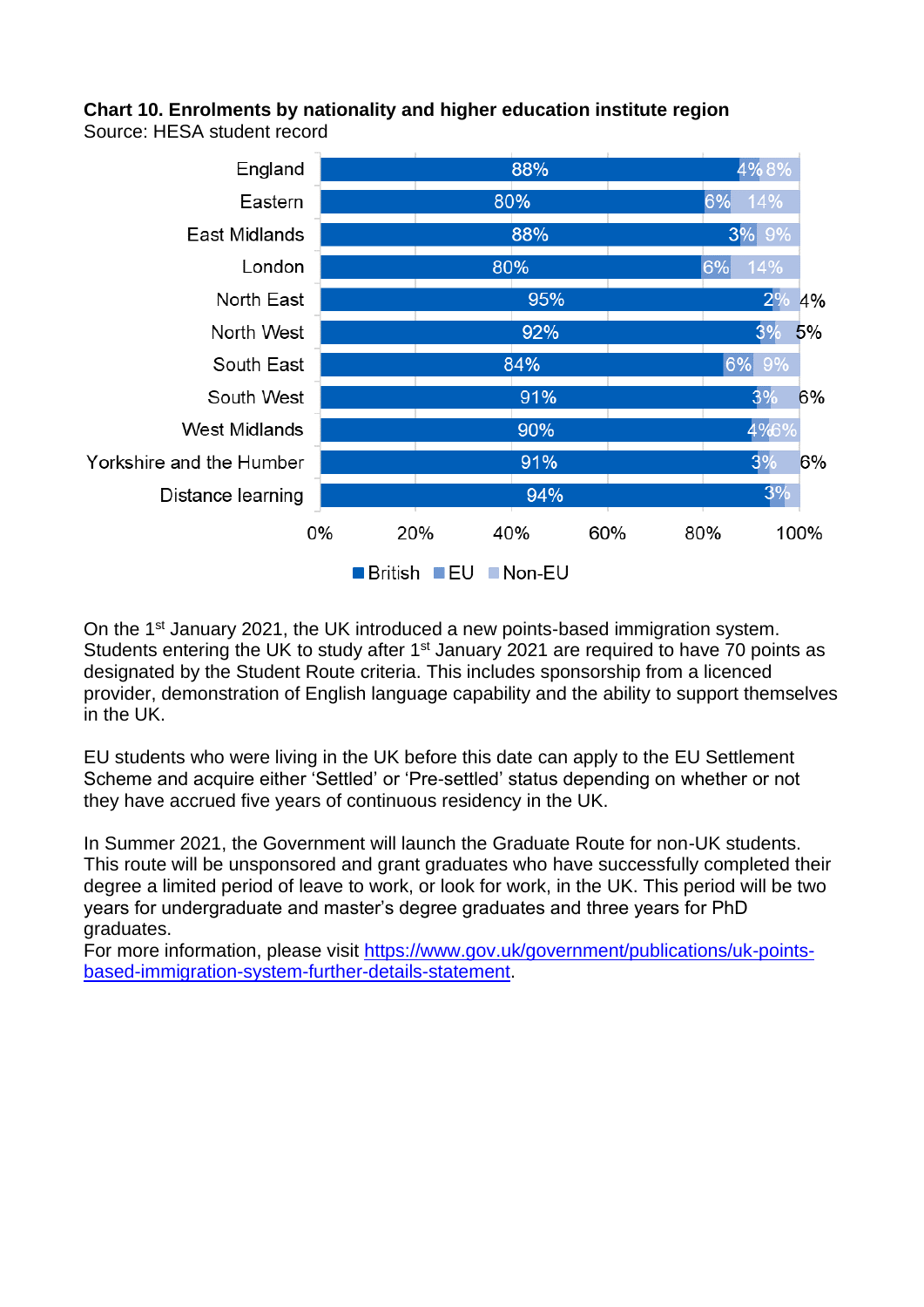# **3. Qualifiers from social work education courses**

This section presents the attainments and course outcomes of social work higher education students. Total numbers and types of qualifications achieved by leaving students are shown. The demographic profile of students leaving and, where applicable, factors affecting rates of successful qualification, are described.



In 2018/19 there were around 4,250 leavers from higher education social work courses. Of these, 52% achieved an undergraduate qualification, 41% achieved a postgraduate qualification and 7% left without obtaining a qualification. This equated to around 3,960 qualifying leavers.

The number of qualifying graduates has decreased by an average of 2.7% each year since 2012/13 when there were around 4,700. In 2018/19, there were around 3.8% fewer qualifying graduates compared to the previous year.



#### **Chart 11. Number of qualifying graduates, 2012/13 to 2018/19**

Source: HESA student record. Values have been rounded.

Since 2012/13 the proportion of students that left without obtaining a qualification has decreased from 9% to 7% in 2018/19. Undergraduates have made up a decreasing proportion of qualifiers whereas postgraduates have accounted for more, increasing by 14 percentage points, between 2012/13 and 2018/19. Chart 12 highlights these changes. This trend is a result of the decreasing enrolment numbers observed in Section 2.

Enrolments cannot be directly linked to leavers in a particular year due to differing lengths of study but, in general, enrolment figures have the largest impact on leaver figures three years later. Given the trend in enrolments, Skills for Care modelling forecasts that the number of qualifiers will continue to decrease in 2019/20, when the data becomes available.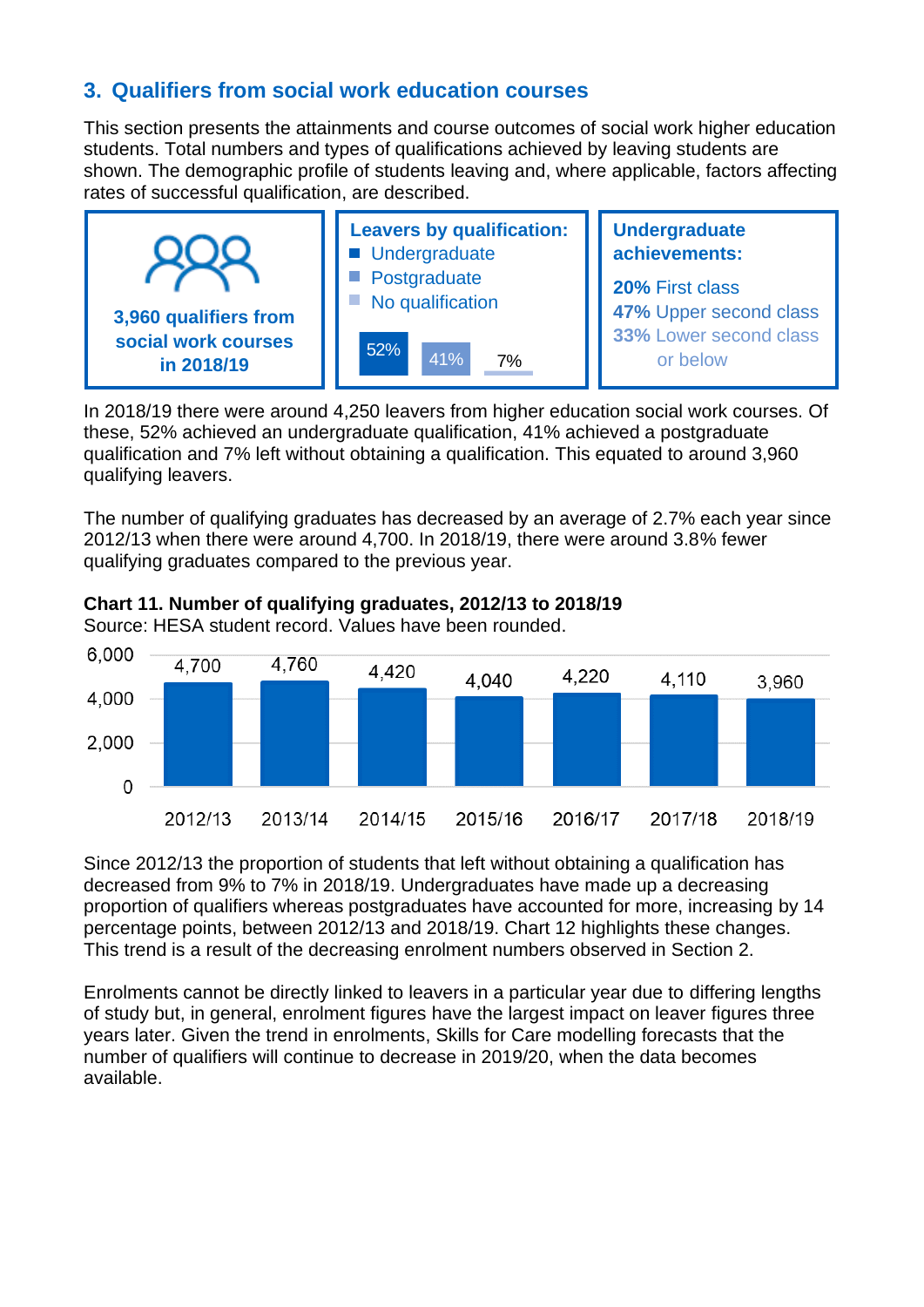



Chart 13 below shows the proportion of leavers that achieved their course aim (the type of course they started) between 2011/12 and 2018/19. In 2018/19, the proportion of undergraduates that achieved their course aim was 91% which was slightly lower than postgraduates at 96%. For each group, there was very little variance over time.





Chart 14 shows the proportion of leavers that achieved their course aim by age group. Those aged under 25 were less likely to leave higher education with a qualification than those in older age groups. In 2018/19, 86% of those aged under 25 left having qualified compared to 96% of those aged 25 to 29 and of those aged 30 and above.

Since 2012/13, there has been little variation in the proportion of leavers that achieved a qualification by age group. Leavers aged under 25 showed more variability between years than older age groups, but these ranged by three percentage points over the period. The average age of an undergraduate qualifier was 31 years old and 34 years old for postgraduate qualifiers.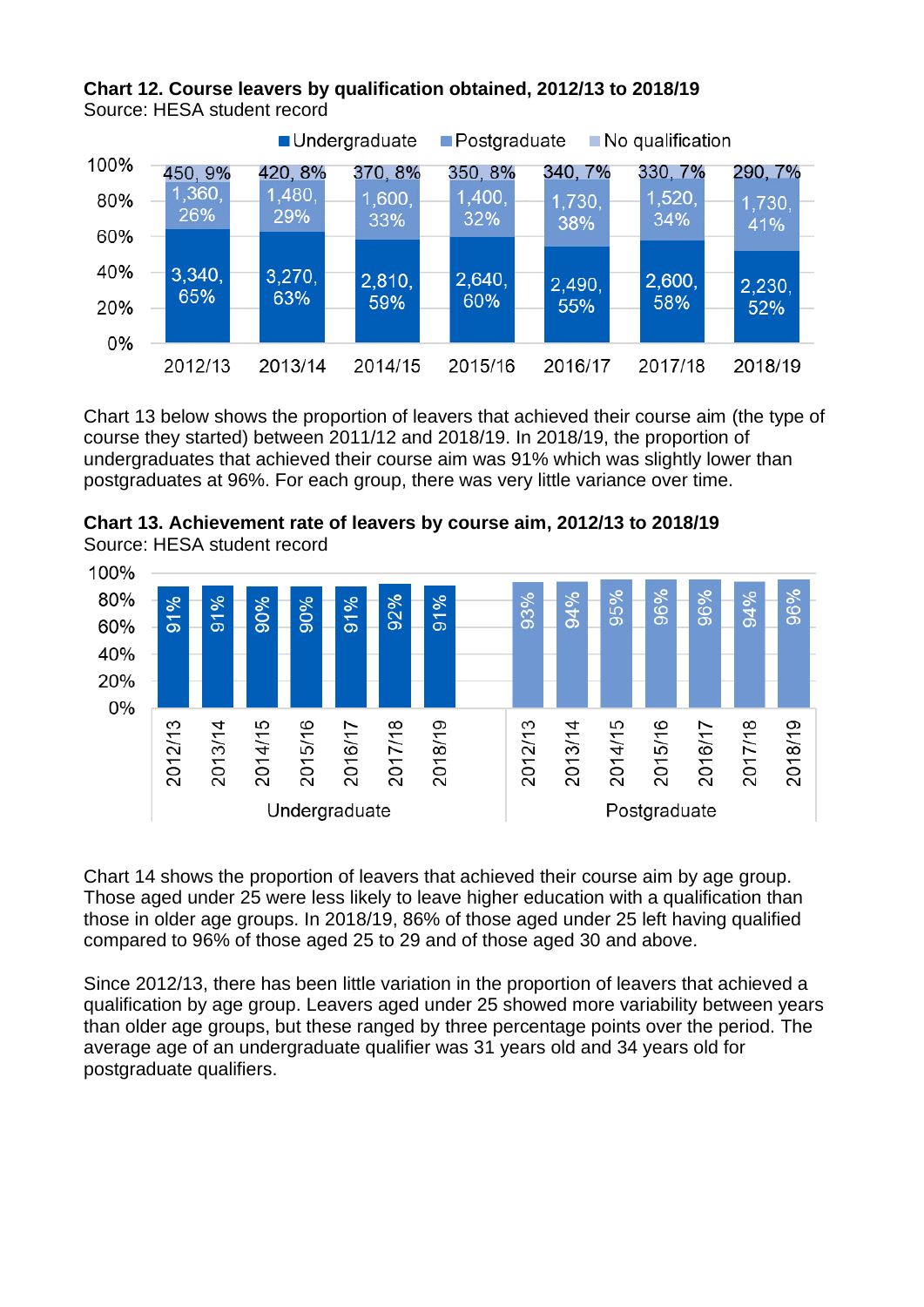



The qualification rate of leavers varied little by gender. In 2018/19, students identifying as female had a slightly higher qualification rate (93%) than males (92%). These rates showed little variation over time.

Chart 15 shows that the qualification rates of students had little variation between nationality groups. Within each group around 90% of students left having achieved a qualification. The qualification rate of British students increased from 91% in 2012/13 to 93% in 2018/19, whereas the qualification rate of non-British students showed more variability over time. Please note that 90% of leavers were British, 3% had an EU nationality and 7% had a non-EU nationality.





Chart 16 shows the classification of degree achieved by qualifying leavers from undergraduate social work courses. The majority of qualifiers in 2018/19 had achieved an upper second-class honours degree (47%), followed by those achieving a lower secondclass honours degree (27%) and those having achieved a first-class degree (20%). Social work students were less likely to achieve a first-class undergraduate degree than the average across all higher education (28%).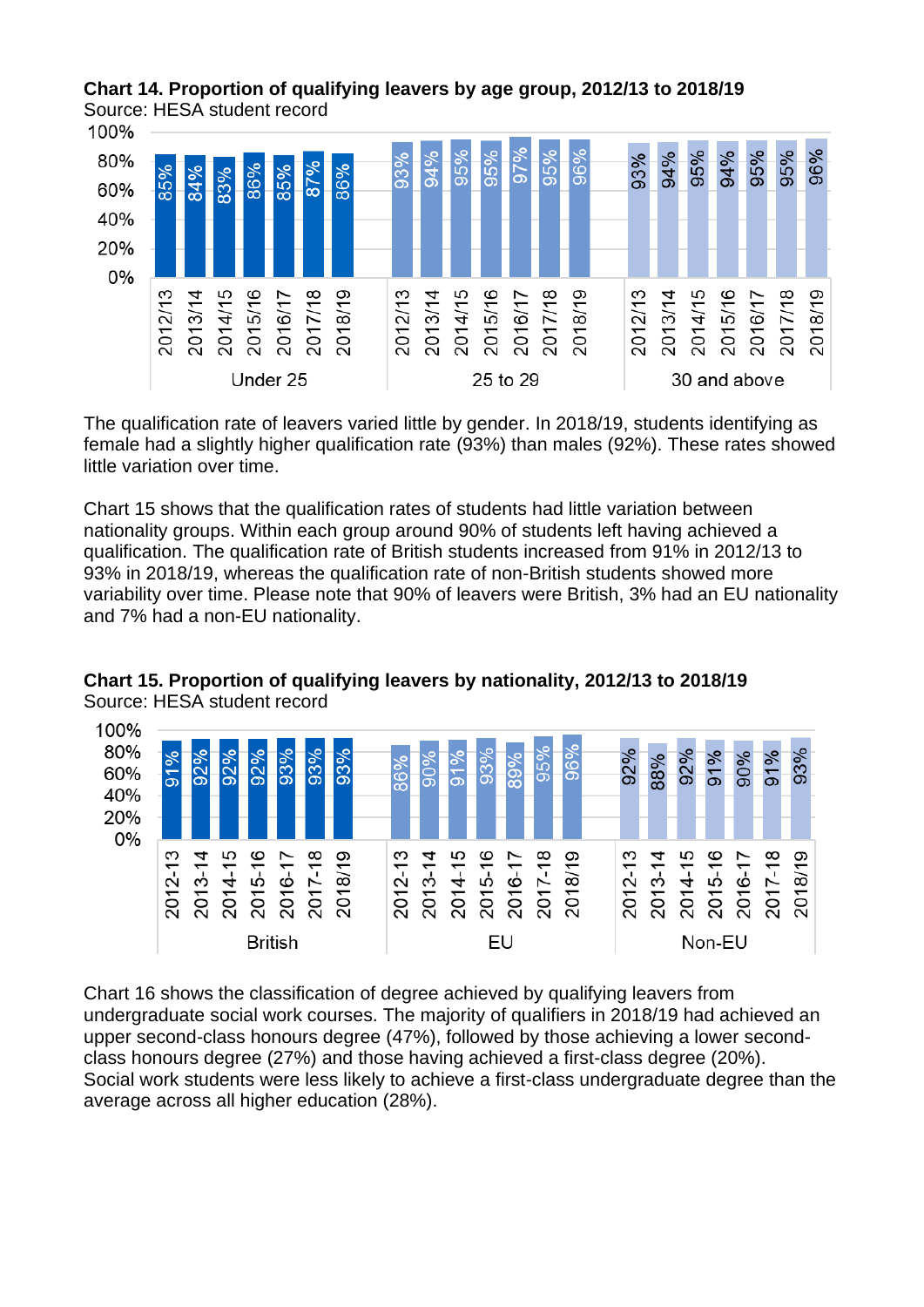# **Chart 16. Undergraduate qualifiers by classification of degree, 2018/19**

Source: HESA student record



The proportion of undergraduates achieving a first or upper second-class degree increased in recent years. This pattern is also seen across higher education. Social work has historically had slightly lower proportions of students achieving a first or upper second-class degree compared to all higher education.

Chart 17 shows that the degree classifications achieved for social work undergraduates increased in 2013/14 then remained stable until 2016/17 when it increased again.

# **Chart 17. Undergraduate qualifiers by classification of degree, 2012/13 to 2018/19** Source: HESA student record

| 100% | 56%     | 63%     | 63%     | 63%     | 66%                                                                        | 67%     | 67%     |
|------|---------|---------|---------|---------|----------------------------------------------------------------------------|---------|---------|
|      |         |         |         |         |                                                                            |         |         |
|      | 44%     | 37%     | 37%     | 37%     | 34%                                                                        | 33%     | 33%     |
| 0%   | 2012/13 | 2013/14 | 2014/15 | 2015/16 | 2016/17                                                                    | 2017/18 | 2018/19 |
|      |         |         |         |         | -First and upper second class --Lower second, third, pass and unclassified |         |         |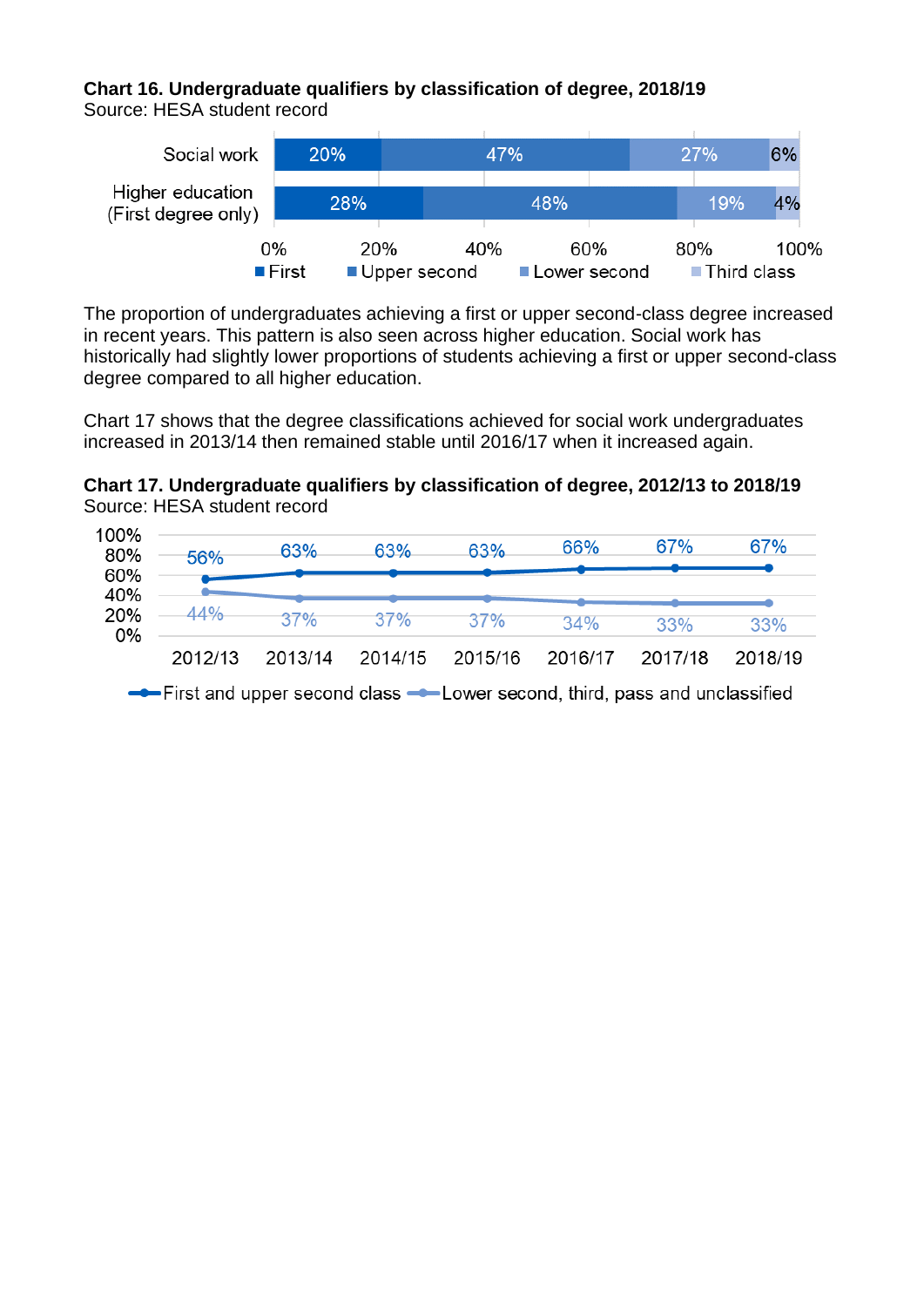# **4. Destination of social work qualifiers**

The following section presents analysis of the Graduate Outcomes survey collected by HESA. The survey collected information from student that graduated in 2017/18, 15 months after leaving higher education. As the survey is non-mandatory, not all leavers respond, therefore some of the data presented in this section has been weighted to represent all leavers as opposed to just those who had responded.



Previous publications of this report presented information from Destination of Leavers from Higher Education survey (DLHE) between 2011/12 and 2016/17. This survey ended in 2016/17 and was replaced by the Graduate Outcomes survey.

Due to differences in the point of collection (DLHE was at six months after graduation) and the method of collection (Graduate Outcomes is distributed and collected centrally by HESA) these two surveys are not comparable.

The Graduate Outcomes survey is not mandatory. Out of around 4,110 qualifying social work graduates from 2017/18, we found a survey response rate of 53% for a graduate's job and 55% for their general activity after studying. A higher response rate means the survey results will more accurately reflect the target population. Skills for Care has weighted the responses to ensure that the survey is as representative of all leavers from higher education courses in social work as possible.

Chart 18 shows the occupation of graduates from social work courses 15 months after leaving education. In 2017/18, 82% of graduates went on to become social workers, and 10% went into another role in social care. A further 1% obtained roles in the health sector and the remaining 7% moved into a role outside of health and social care or were not in employment when surveyed.



#### **Chart 18. Occupation of social work graduates 15 months after graduating**

Source: HESA student record and Destination of Leavers from Higher Education Survey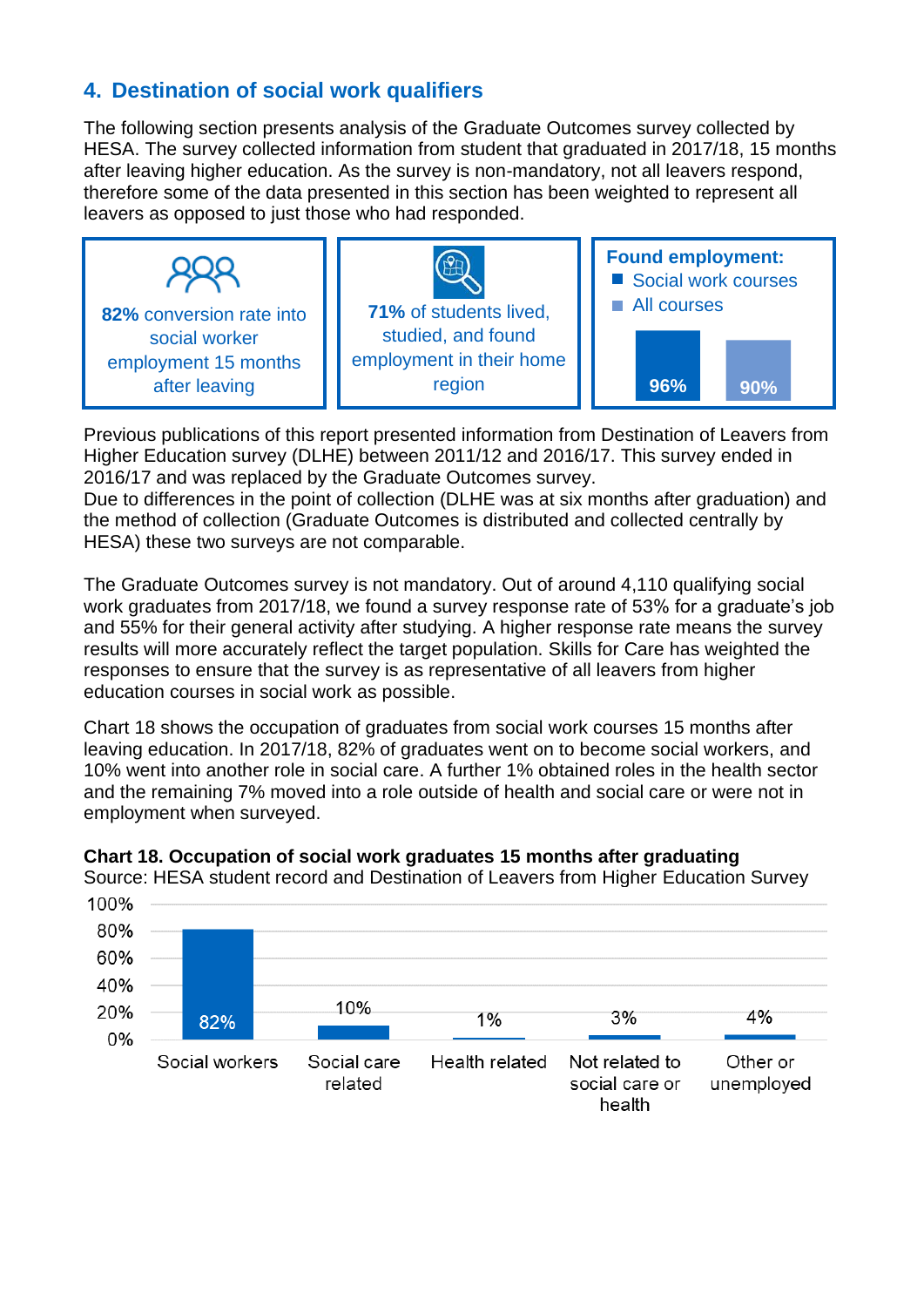Table 1 below shows the conversion rate by the region of the higher education institute. Graduates from the West Midlands had the highest conversion rate into social workers (88%), and the North West region had the lowest at 76%.

#### **Table 1. Number of graduates and proportion working as social workers 15 months after graduation by HEI region**

Source: HESA Graduate Outcomes survey

|                          | 2017/18   |                        |  |
|--------------------------|-----------|------------------------|--|
|                          | Graduates | <b>Conversion rate</b> |  |
| <b>England</b>           | 4,110     | 82%                    |  |
| Eastern                  | 410       | 86%                    |  |
| East Midlands            | 270       | 80%                    |  |
| London                   | 570       | 82%                    |  |
| <b>North East</b>        | 230       | 83%                    |  |
| <b>North West</b>        | 780       | 76%                    |  |
| South East               | 540       | 82%                    |  |
| South West               | 200       | 86%                    |  |
| <b>West Midlands</b>     | 390       | 88%                    |  |
| Yorkshire and the Humber | 580       | 79%                    |  |
| Distance learning        | 150       | 86%                    |  |

Chart 19 below shows the relationship between the number of qualifying graduates and conversion rate of graduates into social workers. On the far left of the chart is the North West, where qualifying graduates are high, and the conversion rate is relatively low.

# **Chart 19. Number of graduates and proportion working as social workers 15 months after graduation by HEI region, 2017/18**

Source: HESA Graduate Outcomes survey



Those in regions with larger numbers of graduates were less likely to find employment in social work. This may be due to a supply and demand mismatch at regional or local level, whereby the proportion of all newly qualified social workers (who are available to take up employment) may be greater in one area than the relative demand. Further analysis in this report shows some graduates move between regions to find work as a social worker (Chart 22) and some find employment outside of the sector (Chart 18).

The funding of Social Work Teaching Partnerships by Government is seen as a key policy in driving forward reforms in social work education through engaging Partnerships to focus on a range of issues on a local basis. One clear criterion for Teaching Partnerships is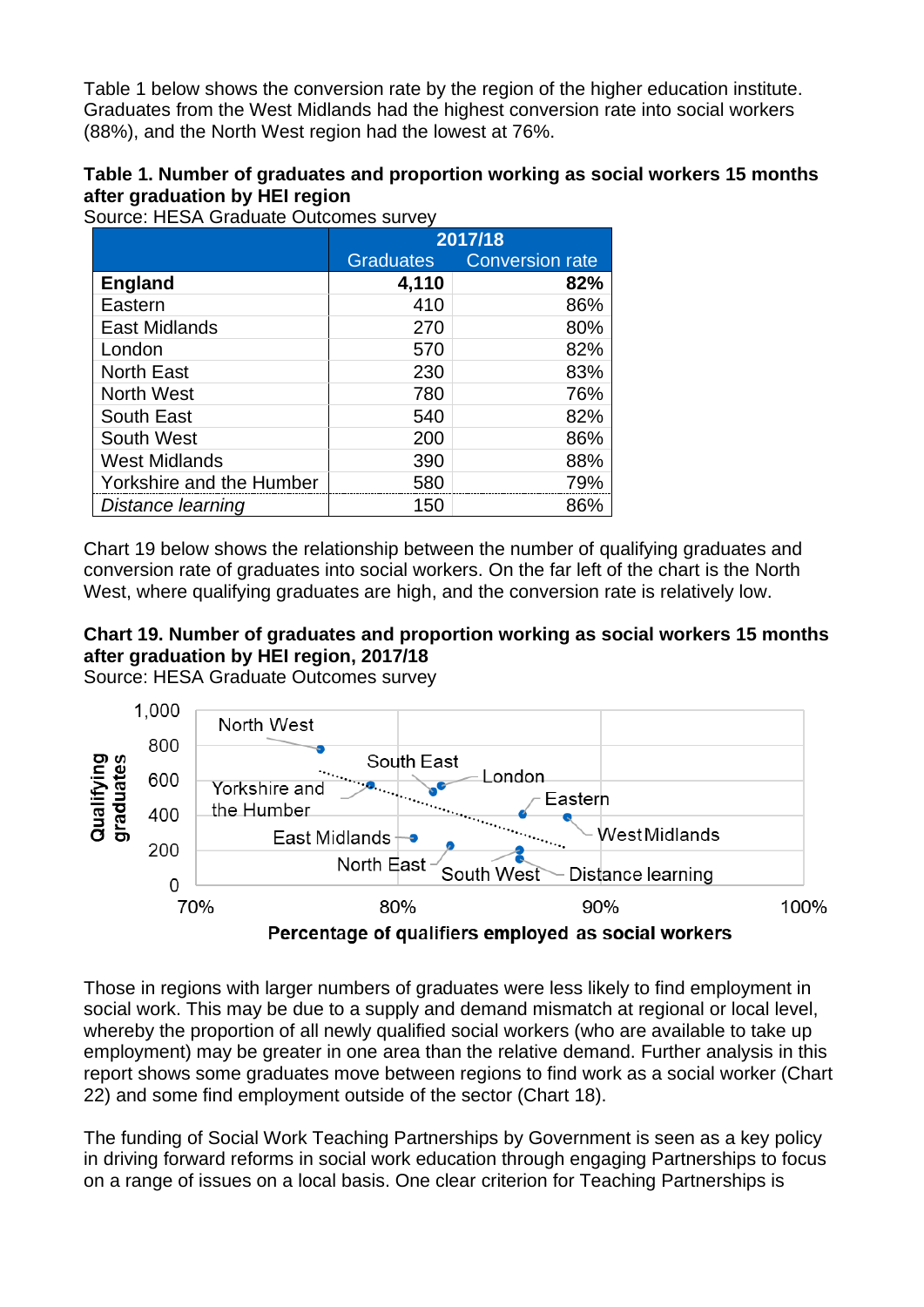improvements in workforce planning to inform the required number of social workers to be trained for the future and ensuring that the necessary resources including practice placements are available.

This 'localised' partnership approach will likely address the regional variances in the supply of social work graduates, although careful national coordination will be necessary to avoid shortages caused by any reduction in numbers trained in areas which traditionally export social work graduates.

Chart 20 shows the percentage of graduates who find any type of employment after leaving university or continue to study in further education in combination with employment. In 2017/18, 88% of qualifying social work graduates were working and a further 8% were combining work with studying 15 months after leaving their course.

This proportion was slightly higher than the 90% of graduates across all higher education who were employed or combining work with studying 15 months after graduating. This suggests that the skills acquired by social work graduates may have a broader range of applications to employers, and that social work students are more likely to have made a vocational career choice prior to starting their studies.

#### **Chart 20. Comparison of employment between social worker and all higher education graduates, 2017/18**

Source: HESA Graduate Outcomes survey



As discussed above, the conversion rate from social work graduates to employed social workers varied by region. Chart 21 below compares the proportion of graduates that became social workers and those that found general employment between regions. The general employment of social work graduates was shown to vary less than the proportion that are employed as social workers. Again, this suggests that social work graduates are well equipped to find employment if they are unable or do not choose to find a social worker role.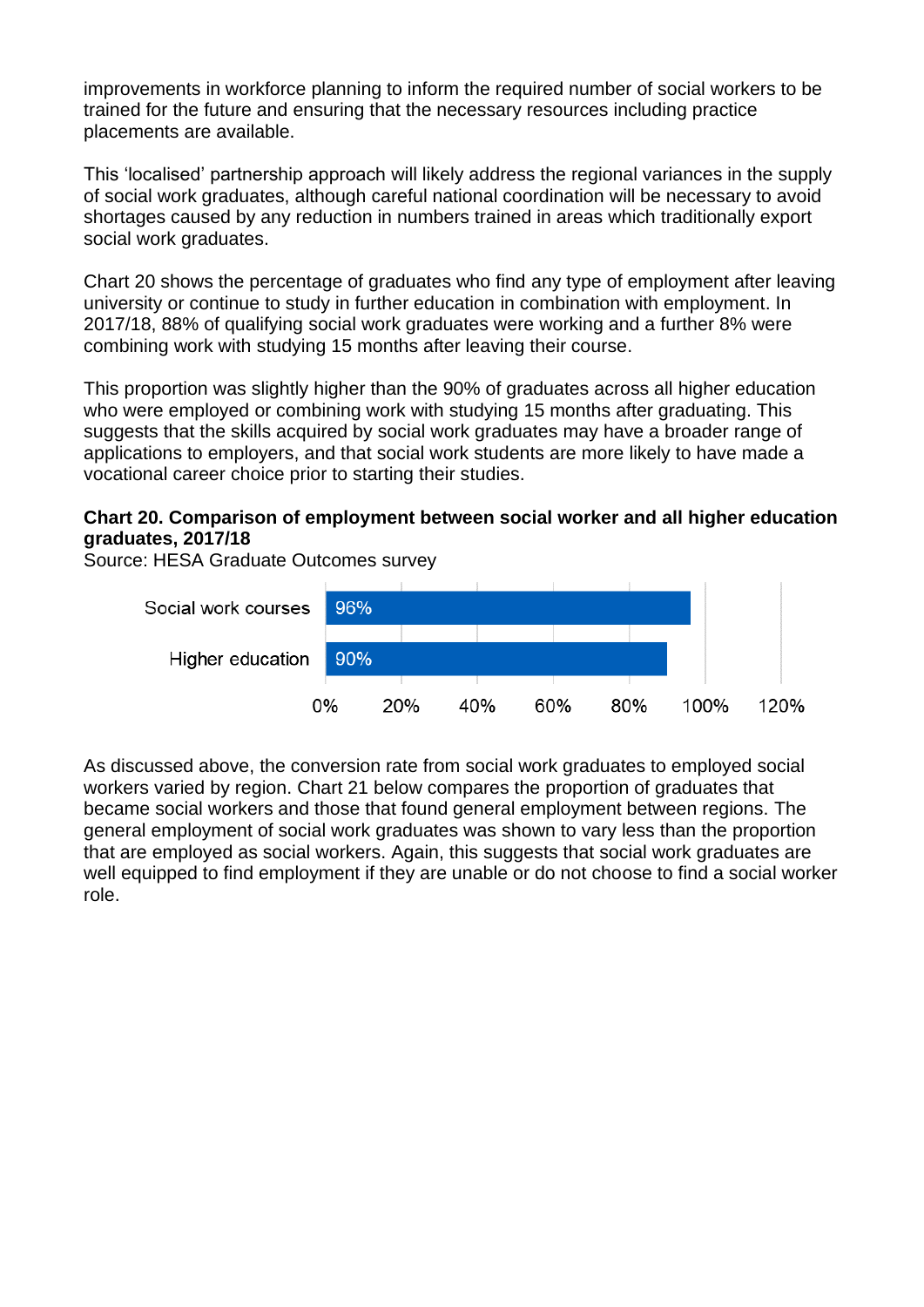# **Chart 21. Proportion of social work graduates in employment 15 months after graduation by HEI region, 2017/18**

Source: HESA Graduate Outcomes survey



Other than regional effects, a number of factors have been identified that can affect the likelihood of a graduate's post-qualifying employment. One such factor is the level of the qualification obtained, shown in Table 2 below.

Of the 1,520 postgraduate qualifiers in 2017/18, around 84% were employed as social workers 15 months after graduating. This compares to 81% of the 2,600 undergraduates. These figures demonstrate that postgraduate qualifiers have a slightly higher employability than undergraduates.

# **Table 2. Occupation (category of role) of social work graduates 15 months after graduation by qualification level, 2017/18**

**Undergraduate Postgraduate All qualifiers 2,600 1,520** Social workers **81% 81% 84%** Care/health related  $13\%$  | 10% Not working/working in a non-care related field  $\begin{array}{ccc} 7\% \\ \end{array}$  7% 6%

Source: HESA Graduate Outcomes survey

The relationship between a leaver's home region, where they studied and where they found employment is shown in Chart 22. Respondents to the Graduate Outcomes survey were asked where they were currently employed. These responses, where possible, were grouped into regions.

These figures may be useful in terms of workforce planning. Across England, the majority of graduates (71%) had remained in their home region for study and employment after leaving. Therefore, the impact is being made where the investment is being applied.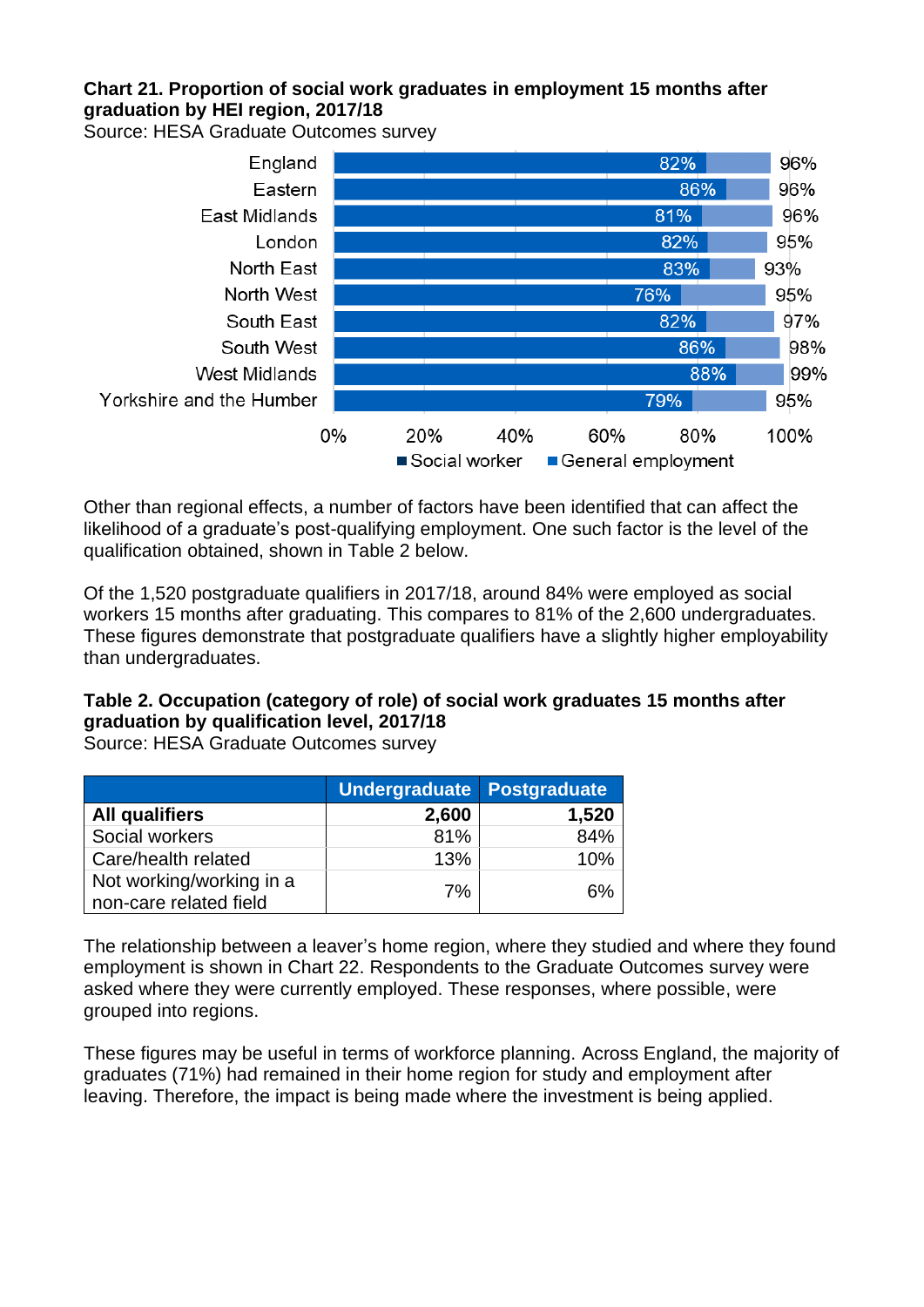In most regions the second highest proportion were graduates finding employment in their home region after studying elsewhere, therefore the skills they have acquired are pulled back into their home region. This group was shown to be lower in the North East and North West regions with 2% and 3% of graduates respectively.

Relatively few graduates stayed in their home region for studying but found employment in another region. The proportion of those that move out of their home region to study and stay there into employment were much higher in the East Midlands (20%) and much lower in Yorkshire and the Humber region (3%).

**Chart 22. Regional movement of graduates between home, study, and employment**  Source: HESA student record and Destination of Leavers from Higher Education Survey



All different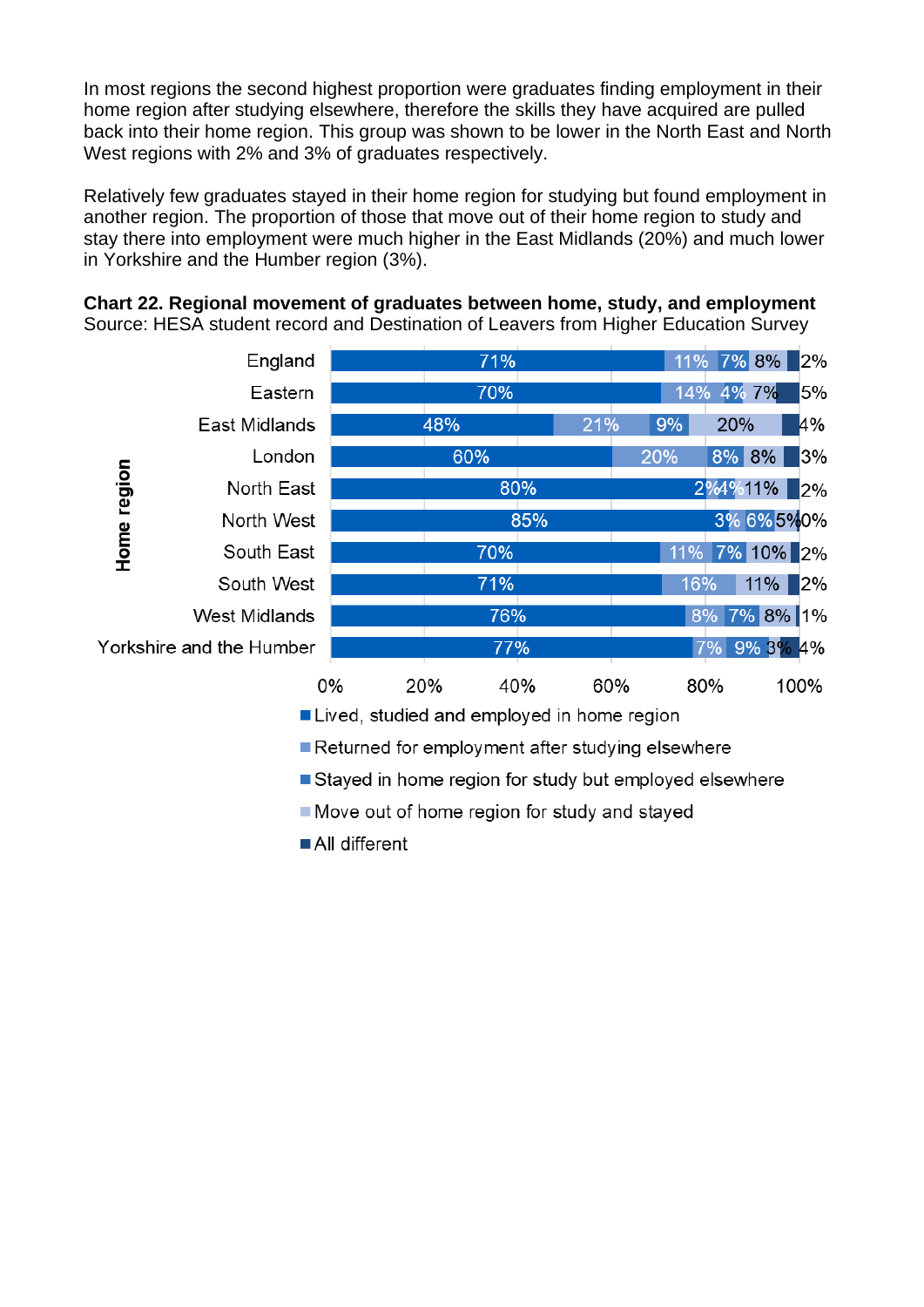# **5. Social worker jobs and ASYE**

This section presents information on the number of working social workers, qualifying graduates, and registrations on the Assessed and Supported Year in Employment (ASYE).

Table 3 below shows the estimated number of social worker jobs by sector between 2013 and 2019. The number of social workers employed by local authorities has increased by 22% over the period from 41,390 in 2013 to 50,320 in 2019. Those working in adult social services increased by 6% whereas those working in children's services increased by 32%.

NHS Digital data shows there were around 2,800 social workers employed by the NHS (including adults and children's services) which has increased by 84% since 2013. This could be due to the integration of health and social care services as part of the Sustainable Transformation Plans first announced in 2015 and an increase in NHS Trusts directly employing social workers in integrated services in addition to those seconded or transferred from the local authority.

#### **Table 3. Social workers job by sector, 2013 to 2019**

*Source: Skills for Care workforce estimates 2019/20, DfE February 2020. Values have been rounded.*

|                                          | 2013   | 2014   | 2015   | 2016   | 2017   | 2018   | 2019   |
|------------------------------------------|--------|--------|--------|--------|--------|--------|--------|
| Local authority                          | 41,390 | 42,510 | 44,670 | 46,030 | 46,870 | 48,720 | 50,320 |
| Local authority -<br>adults' services    | 16,500 | 15,700 | 16,100 | 16,100 | 16,200 | 17,000 | 17,400 |
| Local authority -<br>children's services | 24,890 | 26.810 | 28,570 | 29,930 | 30.670 | 31,720 | 32.920 |
| Independent sector-<br>adults' services  | 1,300  | 950    | 1,100  | 950    | 950    | 950    | 1,900  |
| <b>NHS</b>                               | 1,500  | 1,700  | 1,800  | 2,100  | 2,400  | 2,600  | 2,800  |

Chart 23 shows the number of qualifying graduates, the number of ASYE registrations and the number of surveyed graduates working as social workers 15 months after graduating. It should be noted that ASYE registrations as reported here relate to the number of newly qualified social workers who were registered with Skills for Care or the Department for Education by their employers.



# **Chart 23. Qualifying graduates and ASYE registrations**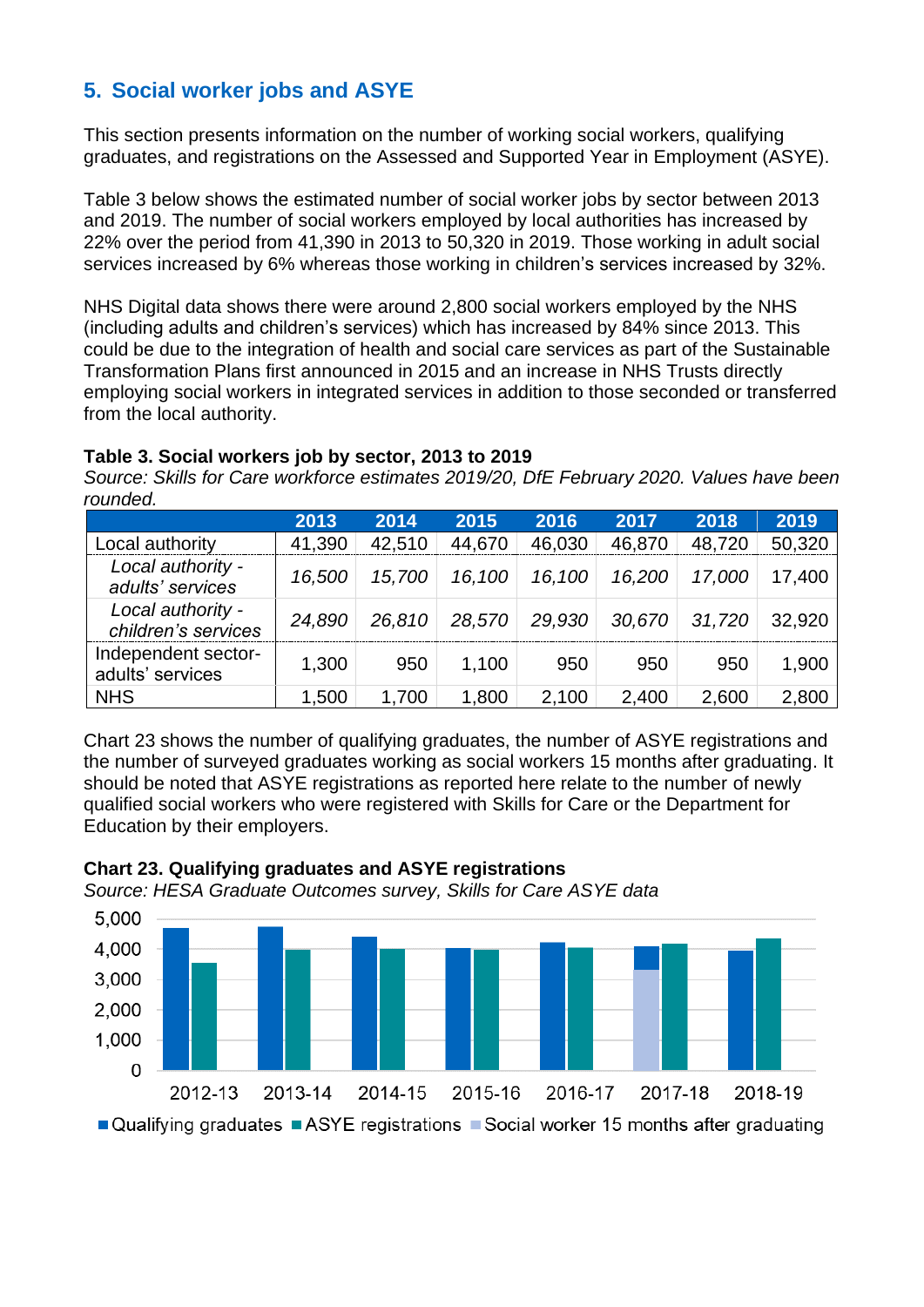The number of ASYE registration has increased from 3,570 to 4,340 (22%) between 2012/13 and 2018/19. This suggests that the demand for newly qualified social workers has increased significantly over the period. The number of ASYE registrations can differ from the number of qualifying graduates employed as social workers due to graduates from previous years registering for the ASYE.

Over the same period the number of qualifying graduates has decreased by around 16%. Therefore, the supply of potential new qualified social workers has decreased. These two factors (lower supply and higher demand) may increase the conversion rate of graduates to social workers, however if supply continues to decrease then ASYE registrations could start to fall and no longer meet the demand for new social workers.

# **6. Acknowledgment of data coverage**

The data presented in this report was provided by HESA and covers enrolments in social work courses in 2018/17 and the outcomes of graduates from 2017/18. The figures in this report include enrolments and leavers from designated social worker education courses that were regulated and can lead to registration with the Health and Care Professions Council in England.

It is acknowledged that some social work students not included in this report were studying courses regulated by The Nursing and Midwifery Council or the regulatory body was not specified in the data provided.

# **7. Workforce intelligence publications and data uses**

We provide outstanding workforce intelligence which the Government, strategic bodies, employers, and individuals rely upon to help them make decisions that will improve outcomes for the people who use care services. The ASC Workforce Data Set (ASC-WDS) is recognised as the leading source of workforce intelligence for adult social care. This chapter provides an overview of some of the reports and resources published by our Workforce Intelligence team.

# **The size and structure of the adult social care sector and workforce in England**

This report provides estimates of the number of organisations and establishments involved in providing or organising adult social care, as well as the size and structure of the workforce, including people and job estimates, trend data, and future projections. To access this report, please visit [www.skillsforcare.org.uk/sizeandstructure.](http://www.skillsforcare.org.uk/sizeandstructure) *Latest version, August 2020*



# **Regional reports**



These nine regional reports provide an annual overview of adult social care services and the workforce in each region. Each of these nine reports examines regional findings in light of the findings for England as a whole. which are presented in this report. To access these, please visit [www.skillsforcare.org.uk/regionalreports.](http://www.skillsforcare.org.uk/regionalreports) *Latest version, October 2020*